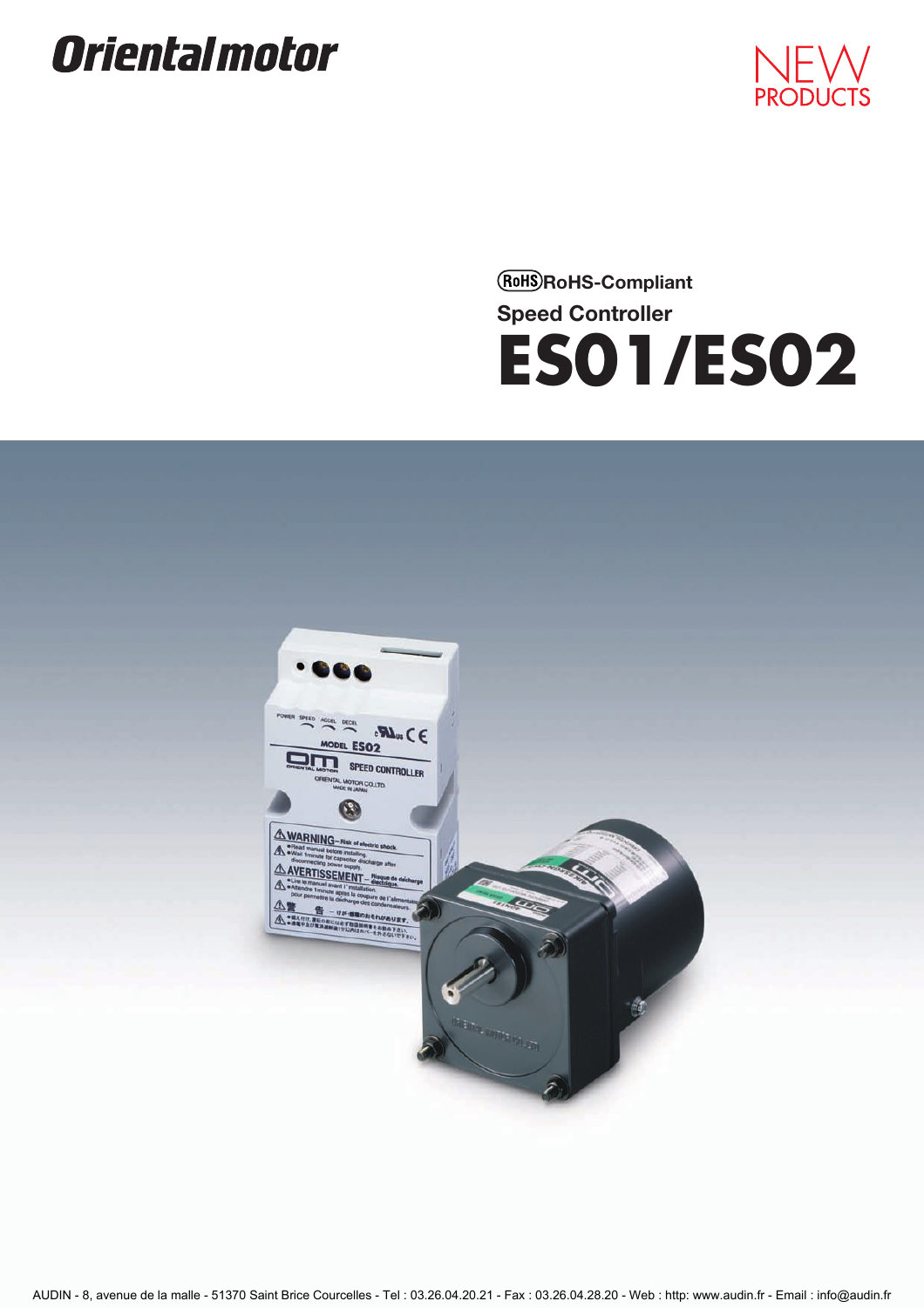# **Speed Controller ES01/ES02 RoHS-Compliant**

**ES01** and **ES02** are speed controllers designed for ultimate ease of use when operating and wiring, focusing on the functions required for speed control. A wide range of speed control motors are available for use with these controllers.

# om  $\Omega$

# **Features**

#### **Multi-Functions**

- Provide the functions necessary for speed control.
- Speed Control 90 $\sim$ 90~1400 r/min (50 Hz)
	- 90-1600 r/min (60 Hz)
- Instantaneous Stop
- Acceleration/deceleration function that enables smooth start and stop

#### **Can Be Used World-Wide**

The **ES01**/**ES02** speed controllers conform to major power-supply specifications world-wide. They are recognized by UL and certified by CSA, while implementing CE Marking under the EMC Directive and low-voltage directive.

#### **Simple Wiring**

For easy of wiring the new design provides separate connector terminals for power-supply cables and control-signal lines.

Terminals for control-signal lines





Terminals for power-supply cables

# **Product Line**

#### **Speed Controllers**

| Model       | Voltage                  |
|-------------|--------------------------|
| <b>ES01</b> | Single-Phase 100-115 VAC |
| <b>ES02</b> | Single-Phase 200-230 VAC |

#### **Controlling 6 W to 60 W with a Single Unit**

One **ES01**/**ES02** unit is all you need to operate speed-control motors with varying output of 6 W to 60 W.

#### **IP20-Compliant**

The IP20-compliant construction prevents the operator from touching the terminal block, thereby ensuring a high degree of safety.

#### **• RoHS-Compliant**

**ES01**/**ES02** and the applicable control motors conform to the RoHS Directive, which prohibits the use of six chemical substances including lead and cadmium.

#### **RoHS (Restriction of Hazardous Substances) Directive:**

Directive on restriction of the use of certain hazardous substances in electrical and electronic equipment (2002/95/EC). The RoHS Directive prohibits the use of six chemical substances in electrical and electronic products sold in the EU member states. The six controlled substances are: lead, hexavalent chromium, cadmium, mercury and two specific brominated flame-retardants (PBB and PBDE) .

# **E**Safety Standards and CE Marking

#### **Speed Controller ES01/ES02**

| <b>Standards</b>          | <b>Certification Body</b> | Standards File No.      | <b>CE Marking</b>                |
|---------------------------|---------------------------|-------------------------|----------------------------------|
| UL 508<br>CSA C22.2 No.14 | UL                        | E91291                  | Low Voltage<br><b>Directives</b> |
| EN 50178<br>EN 60950-1    |                           | Conform to EN Standards | <b>EMC Directives</b>            |

The EMC value changes according to the wiring and layout. Therefore, the final EMC level must be checked with the speed controller incorporated in the user's equipment.

 $_{c}$ Henger CE

# **E**Specifications of Speed Controller

| <b>Model Name</b>                        | <b>ESO1</b>                                                                                                                                                                                                                                                                              | <b>ES02</b>                        |  |  |  |
|------------------------------------------|------------------------------------------------------------------------------------------------------------------------------------------------------------------------------------------------------------------------------------------------------------------------------------------|------------------------------------|--|--|--|
| Voltage                                  | Single-Phase 100-115 VAC $\pm$ 10%                                                                                                                                                                                                                                                       | Single-Phase 200-230 VAC $\pm$ 10% |  |  |  |
| Frequency                                | 50/60 Hz                                                                                                                                                                                                                                                                                 |                                    |  |  |  |
| Applicable Speed Control<br>Motor Output | 6 W. 15 W. 25 W. 40 W. 60 W                                                                                                                                                                                                                                                              |                                    |  |  |  |
| Variable Speed Range                     | 50 Hz: $90 - 1400$ r/min                                                                                                                                                                                                                                                                 | 60 Hz: $90 - 1600$ r/min           |  |  |  |
| Function                                 | Speed Control, Instantaneous Stop, Acceleration/Deceleration                                                                                                                                                                                                                             |                                    |  |  |  |
| <b>Insulation Resistance</b>             | 100 $\mathsf{M}\Omega$ or more when 500 VDC megger is applied between the FG terminal and the power supply terminals, all the pins and the frame under normal<br>temperature and humidity.                                                                                               |                                    |  |  |  |
| Dielectric Strength                      | Sufficient to withstand 1.5 kV at 50 Hz, 60 Hz applied between the FG terminals and the power supply terminals for 1 minute, under normal<br>temperature and humidity.<br>Sufficient to withstand 3.0 kVAC at 50 Hz, 60 Hz applied between all the pins and the motor case for 1 minute. |                                    |  |  |  |
| <b>Ambient Temperature</b>               | $0 \sim +40^{\circ}$ C (non-freezing)                                                                                                                                                                                                                                                    |                                    |  |  |  |
| <b>Ambient Humidity</b>                  | 85% or less (non-condensing)                                                                                                                                                                                                                                                             |                                    |  |  |  |
| Degree of Protection                     | IP20 (with cover)                                                                                                                                                                                                                                                                        |                                    |  |  |  |

#### **Note:**

2

These models cannot be used for applications requiring the control of more than one motor/controller set by the same external potentiometer.

When instantaneous stopping is activated, a large braking current will flow to the motor.  $\rightarrow$  Page 23

AUDIN - 8, avenue de la malle - 51370 Saint Brice Courcelles - Tel : 03.26.04.20.21 - Fax : 03.26.04.28.20 - Web : http: www.audin.fr - Email : info@audin.fr



# $\mathbf{C}$   $\mathbf{C}$ <sub>us</sub>  $\mathbf{C}$   $\in$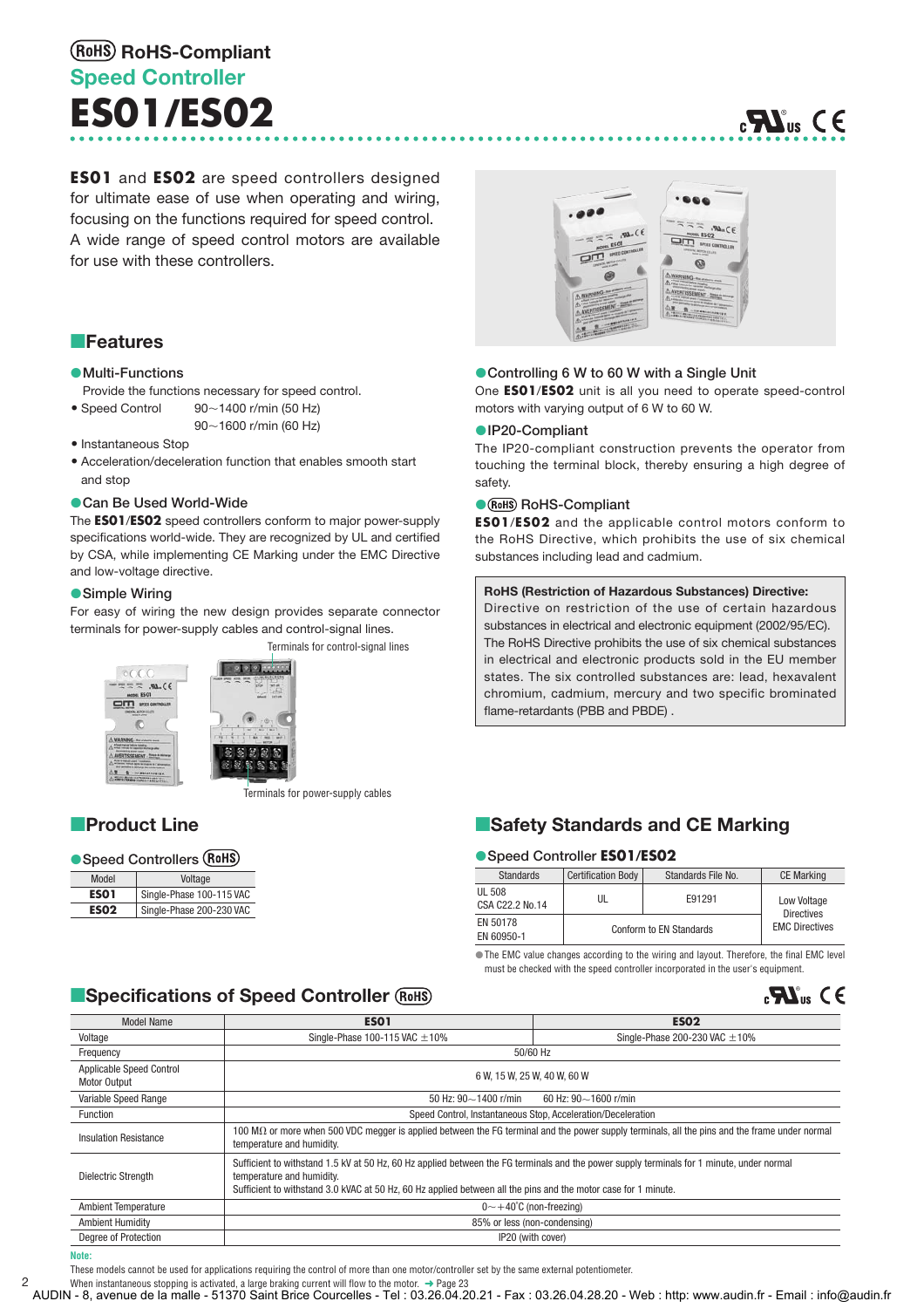# **E**System Configuration



The system configuration shown above is an example. Other configurations are available.

# **Applicable Speed Control Motor (Sold separately)**

# **World K Series Speed Control Motor (6 W to 60 W)**

Conforming to major global safety standards, the World **K** Series sets the standard for standard AC motors. These motors can be used in wide-ranging applications.

The newly marketed "Long Life, Low Noise **GN-S** Gearhead" realizes a rated life time of 10000 hours, which is twice the life time of conventional products, through new technology and a new construction. These gearheads are highly reliable and require less maintenance. Product Line ➜ Page 4



 $\mathbf{R}^{\text{max}}$  ( $\mathbf{\mathbb{C}}$ ) C E

# **E**Safety Standards and CE Marking

#### **Applicable Speed Control Motor**

| <b>Standards</b>                                      | <b>Certification Body</b> | Standards File No.                                                                      | <b>CE Marking</b>                |
|-------------------------------------------------------|---------------------------|-----------------------------------------------------------------------------------------|----------------------------------|
| UL 1004<br>UL 2111                                    | UL                        | E64199 (6 W Type)                                                                       |                                  |
| CSA C22.2 No.100<br>CSA C22.2 No.77                   |                           | E64197 (15 W $\sim$ 60 W Type)                                                          |                                  |
| EN 60950-1<br>EN 60034-1<br>EN 60034-5<br>IEC 60664-1 |                           | Conform to EN Standards                                                                 | Low Voltage<br><b>Directives</b> |
| GB12350*                                              | CQC                       | 2003010401091525 (Single-Phase 6 W)<br>2003010401091522 (Single-phase 15 W $\sim$ 60 W) |                                  |

When the motor is approved under various safety standards, the model name on the nameplate is the approved model name.

Those products with a "**G**" at the end of their model name are CCC certified for 60 W. ✽ If you require a CCC certified product, please specify a "**G**" at the end of the model name you're ordering.

(Example) Model: **5IK60RGU-CWEG**

For details, please contact the nearest Oriental Motor sales office.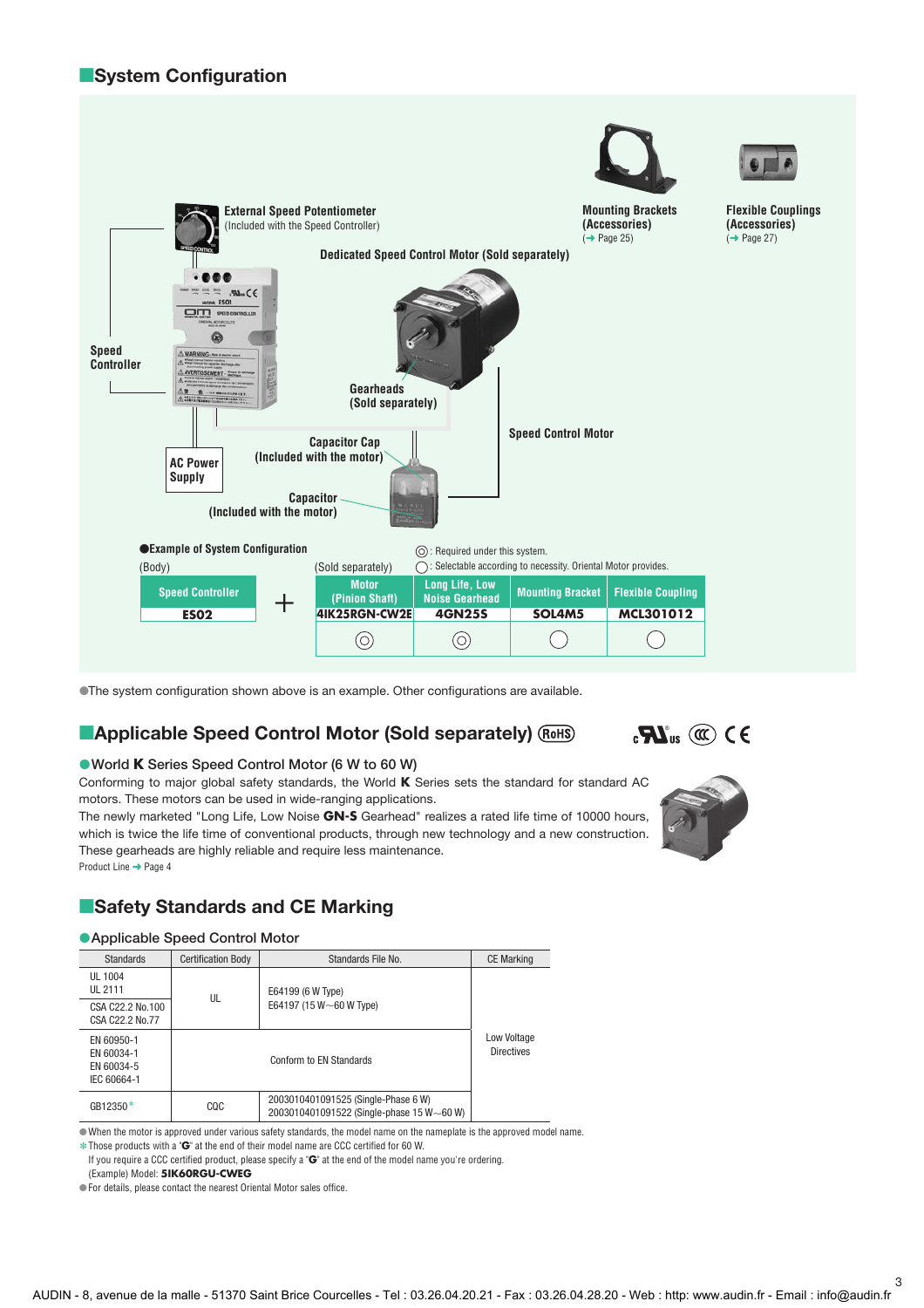# **Product Number Code** (Applicable Speed Control Motor)

|                | <b>World K Series</b>                                 |                                                                                                                                              |                            |                                   |
|----------------|-------------------------------------------------------|----------------------------------------------------------------------------------------------------------------------------------------------|----------------------------|-----------------------------------|
|                | $\Diamond$ Motor                                      |                                                                                                                                              |                            | $\Diamond$ Gearhead               |
|                |                                                       | 4   K 25 R GN - AW2 J                                                                                                                        |                            | <b>4 GN</b>                       |
|                | $\left( 4\right)$<br>$\overline{2}$<br>$\overline{3}$ | $\mathbf{5}$<br>$\left( 6\right)$<br>$\left( 8\right)$                                                                                       |                            |                                   |
| (T)            | Motor<br>Frame Size                                   | $2:60$ mm $3:70$ mm<br>$4:80$ mm $5:90$ mm                                                                                                   | $\circled{\scriptstyle 0}$ | Gearhead F<br><b>Type of Pini</b> |
| $\circled{2}$  | Motor Type                                            | I: Induction Motor<br><b>R</b> : Reversible Motor                                                                                            | (2)                        | Gear Ratio                        |
| $\circled{3}$  | <b>Series</b>                                         | K: K Series                                                                                                                                  | $\circled{3}$              |                                   |
| $\circledcirc$ | Output Power (W)                                      | (Example) $25:25W$                                                                                                                           |                            | <b>GN</b> Type F                  |
| $\circledS$    | <b>Speed Control Motor</b>                            |                                                                                                                                              |                            |                                   |
| $\circledS$    | Motor Shaft Type,<br><b>Type of Pinion</b>            | <b>GN: GN Type Pinion</b><br><b>GU: GU Type Pinion</b><br>A: Round Shaft                                                                     | $\circled{4}$              | <b>GU</b> Type P                  |
| $^{\circledR}$ | Power Supply<br>Voltage                               | <b>AW2. AW: Single-Phase 100 VAC, 110/115 VAC,</b><br>RoHS-Compliant<br><b>CW2, CW: Single-Phase 200 VAC, 220/230 VAC,</b><br>RoHS-Compliant |                            |                                   |
| (8)            | Included<br>Capacitor                                 | J: Single-Phase 100 VAC, 200 VAC<br>U: Single-Phase 110/115 VAC<br>E: Single-Phase 220/230 VAC                                               |                            |                                   |

| $\small{\gt}$ Gearhead |           |  |  |  |  |
|------------------------|-----------|--|--|--|--|
|                        | 4 GN 50 S |  |  |  |  |
|                        |           |  |  |  |  |

| (1)               |                       | Gearhead Frame Size 2:60 mm 3:70 mm 4:80 mm 5:90 mm                                                                                                                             |
|-------------------|-----------------------|---------------------------------------------------------------------------------------------------------------------------------------------------------------------------------|
| $\left( 2\right)$ | <b>Type of Pinion</b> | <b>GN: GN Type Pinion</b><br><b>GU: GU Type Pinion</b>                                                                                                                          |
| (3)               | <b>Gear Ratio</b>     | (Example) 25: Gear Ratio of 1: 25                                                                                                                                               |
|                   |                       | <b>10X</b> denotes the decimal gearhead of gear ratio 1:10                                                                                                                      |
|                   | <b>GN</b> Type Pinion | S: Long Life, Low Noise GN-S Gearhead, RoHS-Compliant<br><b>RH:</b> Right-Angle, Hollow Shaft Gearhead, RoHS-Compliant<br>RA: Right-Angle, Solid Shaft Gearhead, RoHS-Compliant |
| $\circled{4}$     | <b>GU</b> Type Pinion | <b>KB: GU</b> Gearhead (Box Type), RoHS-Compliant<br><b>RH:</b> Right-Angle, Hollow Shaft Gearhead, RoHS-Compliant<br>RA: Right-Angle, Solid Shaft Gearhead, RoHS-Compliant     |

# **Product Line** (Applicable Speed Control Motor)

#### **World K Series**

#### **Pinion Shaft Type (6 W**-**60 W)**

|                      | Power Supply                   | $\Box 60$ mm 6 W | $\Box$ 70 mm 15 W | $\Box$ 80 mm 25 W           | $\Box$ 90 mm 40 W                                      | $\Box$ 90 mm 60 W   | Applicable<br>Controller |
|----------------------|--------------------------------|------------------|-------------------|-----------------------------|--------------------------------------------------------|---------------------|--------------------------|
| Type                 | Voltage                        | Model            | Model             | Model                       | Model                                                  | Model               | (Sold Separately)        |
|                      | Single-Phase<br><b>100 VAC</b> | 2IK6RGN-AW2J     | 3IK15RGN-AW2J     | 4IK25RGN-AW2J               | 5IK40RGN-AW2J                                          |                     | <b>ESO1</b>              |
| Induction<br>Motors  | Single-Phase<br>110/115 VAC    | 2IK6RGN-AW2U     | 3IK15RGN-AW2U     | 41K25RGN-AW2U               | <b>5IK40RGN-AW2U 5IK60RGU-AWU</b>                      |                     |                          |
|                      | Single-Phase<br><b>200 VAC</b> | 2IK6RGN-CW2J     | 3IK15RGN-CW2J     | 4IK25RGN-CW2J               | 5IK40RGN-CW2J                                          |                     | <b>ESO2</b>              |
|                      | Single-Phase<br>220/230 VAC    | 2IK6RGN-CW2E     | 3IK15RGN-CW2E     | 4IK25RGN-CW2E               | 5IK40RGN-CW2E                                          | <b>5IK60RGU-CWE</b> |                          |
| Reversible<br>Motors | Single-Phase<br><b>100 VAC</b> | 2RK6RGN-AW2J     |                   |                             | 3RK15RGN-AW2J 4RK25RGN-AW2J 5RK40RGN-AW2J              |                     | <b>ESO1</b>              |
|                      | Single-Phase<br>110/115 VAC    | 2RK6RGN-AW2U     |                   |                             |                                                        |                     |                          |
|                      | Single-Phase<br><b>200 VAC</b> | 2RK6RGN-CW2J     |                   | 3RK15RGN-CW2J 4RK25RGN-CW2J | <b>5RK40RGN-CW2J</b>                                   |                     |                          |
|                      | Single-Phase<br>220/230 VAC    | 2RK6RGN-CW2E     |                   |                             | 3RK15RGN-CW2E 4RK25RGN-CW2E 5RK40RGN-CW2E 5RK60RGU-CWE |                     | <b>ESO2</b>              |

#### **Long Life, Low Noise GN-S Gearheads (Sold Separately)**  $\bullet$

| Applicable Motor Output Power<br>(Pinion Shaft) | <b>Gearhead Model</b>             | Gear Ratio |  |
|-------------------------------------------------|-----------------------------------|------------|--|
| 6 W                                             | $2$ GN $\Box$ S                   | $3 - 180$  |  |
|                                                 | 2GN10XS (Decimal gearhead)        |            |  |
| 15W                                             | $3$ GN $\Box$ S                   | $3 - 180$  |  |
|                                                 | <b>3GN10XS</b> (Decimal gearhead) |            |  |
| 25 W                                            | 4GN <sub>S</sub>                  | $3 - 180$  |  |
|                                                 | 4GN10XS (Decimal gearhead)        |            |  |
| 40 W                                            | 5GN <sub>S</sub>                  | $3 - 180$  |  |
|                                                 | <b>5GN10XS</b> (Decimal gearhead) |            |  |
|                                                 |                                   |            |  |

 $\bullet$  Enter the gear ratio in the box  $\circlearrowright$ ) within the model name.

#### **GU Gearheads (Sold Separately)**

| Applicable Motor Output Power<br>(Pinion Shaft) | <b>Gearhead Model</b>              | Gear Ratio |
|-------------------------------------------------|------------------------------------|------------|
| 60 W                                            | 5GU⊡KB                             | $3 - 180$  |
|                                                 | <b>5GU10XKB</b> (Decimal gearhead) |            |

 $\bullet$  Enter the gear ratio in the box ( $\Box$ ) within the model name.

4

#### **Right-Angle Gearheads (Sold Separately)**

| Type            | Gearhead   Applicable Motor Output Power<br>(Pinion Shaft) | <b>Gearhead Model</b> | <b>Gear Ratio</b> |
|-----------------|------------------------------------------------------------|-----------------------|-------------------|
|                 | 25 W                                                       | 4GN□RH                | $3 - 180$         |
| Hollow<br>Shaft | 40 W                                                       | 5GN <sub>RH</sub>     | $3 - 180$         |
|                 | 60 W                                                       | 5GU <sub>RH</sub>     | $3 - 180$         |
|                 | 25 W                                                       | <b>4GN</b> RA         | $3 - 180$         |
| Solid<br>Shaft  | 40 W                                                       | 5GN <sub>RA</sub>     | $3 - 180$         |
|                 | 60 W                                                       | 5GU <sub>RA</sub>     | $3 - 180$         |

 $\bullet$  Enter the gear ratio in the box ( $\Box$ ) within the model name.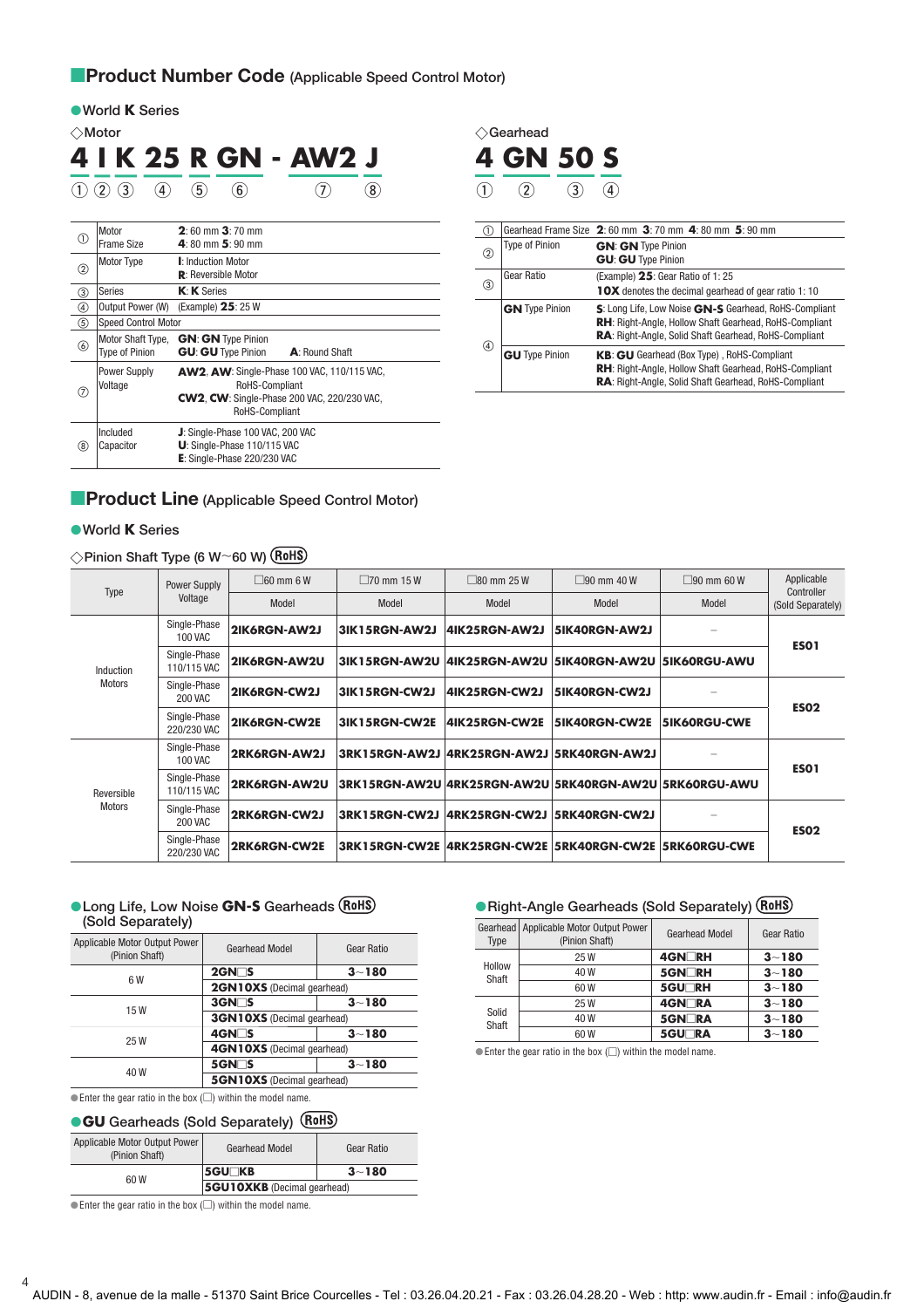#### **Round Shaft Type (6 W**-**60 W)**

| Type                 | Power Supply                   | $\Box$ 60 mm 6 W | $\Box$ 70 mm 15 W   | $\Box$ 80 mm 25 W   | $\Box$ 90 mm 40 W | $\Box$ 90 mm 60 W  | Applicable                      |
|----------------------|--------------------------------|------------------|---------------------|---------------------|-------------------|--------------------|---------------------------------|
|                      | Voltage                        | Model            | Model               | Model               | Model             | Model              | Controller<br>(Sold Separately) |
| Induction<br>Motors  | Single-Phase<br>100 VAC        | 2IK6RA-AW2J      | <b>3IK15RA-AW2J</b> | <b>4IK25RA-AW2J</b> | 5IK40RA-AW2J      |                    |                                 |
|                      | Single-Phase<br>110/115 VAC    | 2IK6RA-AW2U      | <b>3IK15RA-AW2U</b> | 4IK25RA-AW2U        | 5IK40RA-AW2U      | 5IK60RA-AWU        | <b>ESO1</b>                     |
|                      | Single-Phase<br><b>200 VAC</b> | 2IK6RA-CW2J      | <b>3IK15RA-CW2J</b> | 4IK25RA-CW2J        | 5IK40RA-CW2J      |                    | <b>ESO2</b>                     |
|                      | Single-Phase<br>220/230 VAC    | 2IK6RA-CW2E      | <b>3IK15RA-CW2E</b> | 4IK25RA-CW2E        | 5IK40RA-CW2E      | <b>5IK60RA-CWE</b> |                                 |
| Reversible<br>Motors | Single-Phase<br><b>100 VAC</b> | 2RK6RA-AW2J      | 3RK15RA-AW2J        | 4RK25RA-AW2J        | 5RK40RA-AW2J      |                    | <b>ESO1</b>                     |
|                      | Single-Phase<br>110/115 VAC    | 2RK6RA-AW2U      | 3RK15RA-AW2U        | 4RK25RA-AW2U        | 5RK40RA-AW2U      | 5RK60RA-AWU        |                                 |
|                      | Single-Phase<br><b>200 VAC</b> | 2RK6RA-CW2J      | 3RK15RA-CW2J        | 4RK25RA-CW2J        | 5RK40RA-CW2J      |                    |                                 |
|                      | Single-Phase<br>220/230 VAC    | 2RK6RA-CW2E      | 3RK15RA-CW2E        | 4RK25RA-CW2E        | 5RK40RA-CW2E      | <b>5RK60RA-CWE</b> | <b>ESO2</b>                     |

# **Specifications**

The following specifications assume combination with an applicable speed control motor.

#### **World K Series Induction Motors (Continuous Rating)**

| $\diamondsuit$ Single-Phase 100 VAC, 110/115 VAC Applicable Speed Controller: ES01 (RoHS) |  |
|-------------------------------------------------------------------------------------------|--|
|-------------------------------------------------------------------------------------------|--|

 $\mathbb{C}$ **W**<sub>us</sub> ( $\mathbb{C}$ <sup>2</sup>CE)

5

| Model          |                          |                         | Max.                | Voltage                             | Frequency | Variable Speed      | Permissible Torque |          | <b>Starting</b><br>Current |                | Power       | Capacitor |  |
|----------------|--------------------------|-------------------------|---------------------|-------------------------------------|-----------|---------------------|--------------------|----------|----------------------------|----------------|-------------|-----------|--|
|                |                          |                         | Output              |                                     |           | Range <sup>*1</sup> | 1200 r/min         | 90 r/min | Torque                     |                | Consumption |           |  |
|                | <b>Pinion Shaft Type</b> | <b>Round Shaft Type</b> | W                   | <b>VAC</b>                          | Hz        | r/min               | mN·m               | mN·m     | mN·m                       | $\overline{A}$ | W           | μF        |  |
| $\circledcirc$ | 2IK6RGN-AW2J             | 2IK6RA-AW2J             |                     | Single-Phase                        | 50        | $90 - 1400$         | 43                 | 45       | 45                         | 0.280          | 25          | 3.5       |  |
|                |                          |                         |                     | 100                                 | 60        | $90 - 1600$         | 50                 | 41       | 40                         |                |             |           |  |
| $\mathbf{Z}$   | 2IK6RGN-AW2U             | 2IK6RA-AW2U             | 6                   | Single-Phase<br>110<br>Single-Phase | 60        | $90 - 1600$         | 50                 | 34       | 40                         | 0.270          | 27          | 2.5       |  |
|                |                          |                         |                     | 115                                 |           |                     |                    |          |                            |                |             |           |  |
| $\bigcirc$     | 3IK15RGN-AW2J            | <b>3IK15RA-AW2J</b>     |                     | Single-Phase                        | 50        | $90 - 1400$         | 110                | 52       | 80                         | 0.50           | 42          | 5.5       |  |
|                |                          |                         |                     | 100                                 | 60        | $90 - 1600$         | 125                |          | 65                         |                | 45          |           |  |
| <b>TP</b>      | 3IK15RGN-AW2U            | 3IK15RA-AW2U            | 15                  | Single-Phase<br>110                 | 60        | $90 - 1600$         | 125                | 42       | 65                         | 0.48           | 46          | 4.5       |  |
|                |                          |                         |                     | Single-Phase<br>115                 |           |                     |                    |          |                            |                |             |           |  |
| <b>TP</b>      | 4IK25RGN-AW2J            | <b>4IK25RA-AW2J</b>     |                     | Single-Phase                        | 50        | $90 - 1400$         | 205                | 60       | 125                        | 0.75           | 62          | 8.0       |  |
|                |                          |                         |                     | 100                                 | 60        | $90 - 1600$         |                    |          |                            |                | 66          |           |  |
| <b>TP</b>      | 4IK25RGN-AW2U            | 4IK25RA-AW2U            | 25                  | Single-Phase<br>110                 | 60        | $90 - 1600$         | 185                | 50       | 120                        | 0.75           | 58          | 6.5       |  |
|                |                          |                         |                     | Single-Phase<br>115                 |           |                     |                    |          |                            |                | 69          |           |  |
| œ              | 5IK40RGN-AW2J            | 5IK40RA-AW2J            |                     | Single-Phase                        | 50        | $90 - 1400$         | 275                | 80       | 190                        | 1.1            | 92          | 11        |  |
|                |                          |                         |                     | 100                                 | 60        | $90 - 1600$         | 300                |          | 200                        |                | 101         |           |  |
| <b>TP</b>      | 5IK40RGN-AW2U            | 5IK40RA-AW2U            | 40                  | Single-Phase<br>110                 | 60        | $90 - 1600$         | 225                | 67       | 180                        | 1.1            | 107         | 9.0       |  |
|                |                          |                         |                     | Single-Phase<br>115                 |           |                     |                    |          | 200                        |                |             |           |  |
| œ              | 5IK60RGU-AWU             | 5IK60RA-AWU             | 60                  | Single-Phase<br>110                 | 60        | $90 - 1600$         | 490                | 210      | 320                        | 2.0            | 180         | 18        |  |
|                |                          |                         | Single-Phase<br>115 |                                     |           |                     |                    |          |                            |                |             |           |  |

: Impedance protected

: Contains a built-in thermal protector (automatic return type) . If a motor overheats for any reason, the thermal protector is activated and the motor is stopped.<br>When the motor temperature drops, the thermal protector cl

**∗1** The variable speed ranges shown are under no load conditions.

**∗2 China Compulsory Certification (CCC) System** 

Those products with a "**G**" at the end of their model name are CCC certified for 60 W.

If you require a CCC certified product, please specify a "**G**" at the end of the model name you're ordering.

(Example) Model: **5IK60RGU-AWUG**

For details, please contact the nearest Oriental Motor sales office.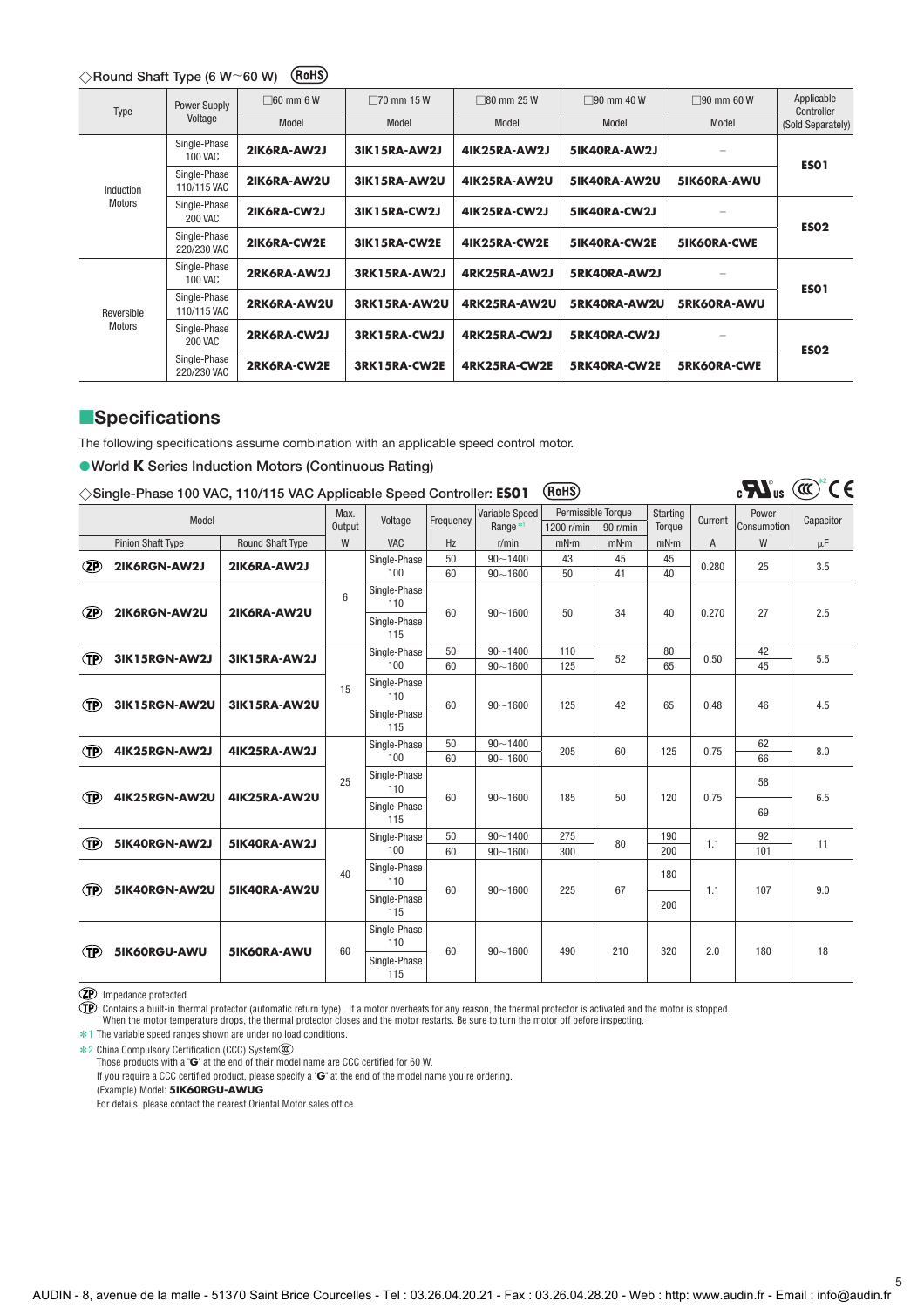#### **Single-Phase 200 VAC, 220/230 VAC Applicable Speed Controller: ES02**

| $_{\rm c}$ $\mathbf{M}_{\rm us}$ (cx) |  |  |
|---------------------------------------|--|--|
|                                       |  |  |

 $\mathbf{R}^{\circ}$  (a)  $\mathbf{C}^{\circ}$  (e)

|                | Model                    |                         | Max.   | Voltage      | Frequency   | Variable Speed      | Permissible Torque |          | Starting | Current | Power       | Capacitor |
|----------------|--------------------------|-------------------------|--------|--------------|-------------|---------------------|--------------------|----------|----------|---------|-------------|-----------|
|                |                          |                         | Output |              |             | Range <sup>*1</sup> | 1200 r/min         | 90 r/min | Torque   |         | Consumption |           |
|                | <b>Pinion Shaft Type</b> | <b>Round Shaft Type</b> | W      | <b>VAC</b>   | Hz          | r/min               | mN·m               | mN·m     | mN·m     | A       | W           | μF        |
| $^{\circledR}$ | 2IK6RGN-CW2J             | 2IK6RA-CW2J             |        | Single-Phase | 50          | $90 - 1400$         | 37                 | 44       | 40       | 0.130   | 25          | 0.8       |
|                |                          |                         |        | 200          | 60          | $90 - 1600$         | 50                 | 40       |          |         |             |           |
|                |                          |                         | 6      | Single-Phase | 50          | $90 - 1400$         | 36                 |          | 35       |         |             |           |
| <b>ZP</b>      | 2IK6RGN-CW2E             | 2IK6RA-CW2E             |        | 220          | 60          | $90 - 1600$         | 50                 | 33       |          | 0.130   | 27          | 0.6       |
|                |                          |                         |        | Single-Phase | 50          | $90 - 1400$         | 40                 |          | 40       |         |             |           |
|                |                          |                         |        | 230          | 60          | $90 - 1600$         | 50                 |          |          |         |             |           |
| <b>TP</b>      | 3IK15RGN-CW2J            | 3IK15RA-CW2J            |        | Single-Phase | 50          | $90 - 1400$         | 115                | 54       | 80       | 0.25    | 42          | 1.5       |
|                |                          |                         |        | 200          | 60          | $90 - 1600$         | 125                |          | 65       |         | 45          |           |
|                |                          |                         | 15     | Single-Phase | 50          | $90 - 1400$         | 110                |          | 65       |         | 43          |           |
| <b>TP</b>      | 3IK15RGN-CW2E            | 3IK15RA-CW2E            |        | 220          | 60          | $90 - 1600$         | 125                | 38       |          | 0.23    | 46          | 1.0       |
|                |                          |                         |        | Single-Phase | 50          | $90 - 1400$         | 115                |          | 75       |         | 44          |           |
|                |                          |                         |        | 230          | 60          | $90 - 1600$         | 125                |          | 65       |         | 47          |           |
| œ              | 4IK25RGN-CW2J            | 4IK25RA-CW2J            |        | Single-Phase | 50          | $90 - 1400$         | 205                | 55       | 120      | 0.38    | 67          | 2.0       |
|                |                          |                         |        | 200          | 60          | $90 - 1600$         | 180                |          |          |         |             |           |
|                |                          |                         | 25     | Single-Phase | 50          | $90 - 1400$         | 205                | 40       | 110      | 0.37    |             |           |
| <b>TP</b>      | 4IK25RGN-CW2E            | 4IK25RA-CW2E            |        | 220          | 60          | $90 - 1600$         | 160                |          |          |         | 70          | 1.5       |
|                |                          |                         |        | Single-Phase | 50          | $90 - 1400$         | 205                |          | 120      |         |             |           |
|                |                          |                         |        | 230          | 60          | $90 - 1600$         | 150                |          |          |         |             |           |
| <b>IP</b>      | 5IK40RGN-CW2J            | 5IK40RA-CW2J            |        | Single-Phase | 50          | $90 - 1400$         | 300                | 95       | 200      | 0.57    | 94          | 3.0       |
|                |                          |                         |        | 200          | 60          | $90 - 1600$         | 320                |          |          |         | 100         |           |
|                |                          |                         | 40     | Single-Phase | 50          | $90 - 1400$         | 300                | 75       | 190      |         | 96          |           |
| <b>TP</b>      | 5IK40RGN-CW2E            | 5IK40RA-CW2E            |        | 220          | 60          | $90 - 1600$         | 280                |          |          | 0.55    | 104         | 2.3       |
|                |                          |                         |        | Single-Phase | 50          | $90 - 1400$         | 320                | 70       | 200      |         | 99          |           |
|                |                          |                         |        | 230          | 60          | $90 - 1600$         | 260                |          |          |         | 105         |           |
|                |                          |                         |        | Single-Phase | 50          | $90 - 1400$         | 460                | 200      |          | 0.84    | 155         |           |
| œ              | <b>5IK60RGU-CWE</b>      | 5IK60RA-CWE             | 60     | 220          | 60          | $90 - 1600$         | 490                | 215      | 320      | 0.89    | 175         | 4.0       |
|                |                          |                         |        | Single-Phase | 50          | $90 - 1400$         | 490                | 170      |          | 0.85    | 158         |           |
|                |                          |                         | 230    | 60           | $90 - 1600$ |                     | 180                |          | 0.89     | 172     |             |           |

: Impedance protected

: Contains a built-in thermal protector (automatic return type) . If a motor overheats for any reason, the thermal protector is activated and the motor is stopped.

When the motor temperature drops, the thermal protector closes and the motor restarts. Be sure to turn the motor off before inspecting.

**∗1** The variable speed ranges shown are under no load conditions.

**∗2 China Compulsory Certification (CCC) System** 

Those products with a "**G**" at the end of their model name are CCC certified for 60 W.

If you require a CCC certified product, please specify a "**G**" at the end of the model name you're ordering.

(Example) Model: **5IK60RGU-CWEG**

For details, please contact the nearest Oriental Motor sales office.

#### **World K Series Reversible Motors (30 Minutes Rating)**

#### **Single-Phase 100 VAC, 110/115 VAC Applicable Speed Controller: ES01**

| $\vee$ only to have too mo, then the monophousic opeca controller. |                          |                         |                  |                  |             |                     |                    |          |          |         |             |           |
|--------------------------------------------------------------------|--------------------------|-------------------------|------------------|------------------|-------------|---------------------|--------------------|----------|----------|---------|-------------|-----------|
|                                                                    | Model                    |                         | Max.             | Voltage          | Frequency   | Variable Speed      | Permissible Torque |          | Starting | Current | Power       | Capacitor |
|                                                                    |                          |                         | Output           |                  |             | Range <sup>*1</sup> | 1200 r/min         | 90 r/min | Torque   |         | Consumption |           |
|                                                                    | <b>Pinion Shaft Type</b> | <b>Round Shaft Type</b> | W                | <b>VAC</b>       | Hz          | $r/m$ in            | mN·m               | mN·m     | mN·m     | A       | W           | $\mu$ F   |
| <b>ZP</b>                                                          | 2RK6RGN-AW2J             | 2RK6RA-AW2J             |                  | Single-Phase 100 | 50          | $90 - 1400$         | 45                 | 50       | 50       | 0.330   | 30          | 4.5       |
|                                                                    |                          |                         | 6                |                  | 60          | $90 - 1600$         | 50                 |          | 45       |         |             |           |
| $\left( 2\mathsf{P}\right)$                                        | 2RK6RGN-AW2U             | 2RK6RA-AW2U             | Single-Phase 110 | 60               | $90 - 1600$ | 50                  | 50                 | 45       | 0.320    | 32      | 3.5         |           |
|                                                                    |                          |                         |                  | Single-Phase 115 |             |                     |                    |          |          |         |             |           |
| (TP)                                                               | 3RK15RGN-AW2J            | 3RK15RA-AW2J            |                  | Single-Phase 100 | 50          | $90 - 1400$         | 115                | 100      | 100      | 0.61    | 56          | 7.5       |
|                                                                    |                          |                         | 15               |                  | 60          | $90 - 1600$         | 125                | 95       |          |         |             |           |
|                                                                    | 3RK15RGN-AW2U            | 3RK15RA-AW2U            |                  | Single-Phase 110 | 60          |                     |                    | 85       | 100      | 0.60    | 60          |           |
| (TP)                                                               |                          |                         |                  | Single-Phase 115 |             | $90 - 1600$         | 125                |          |          |         |             | 6.0       |
| <b>TP</b>                                                          | 4RK25RGN-AW2J            | 4RK25RA-AW2J            |                  |                  | 50          | $90 - 1400$         |                    | 125      | 155      | 0.94    | 87          | 10        |
|                                                                    |                          |                         | 25               | Single-Phase 100 | 60          | $90 - 1600$         | 205                |          | 140      |         |             |           |
| (TP)                                                               | 4RK25RGN-AW2U            | 4RK25RA-AW2U            |                  | Single-Phase 110 | 60          |                     | 205                |          | 140      | 0.93    | 92          |           |
|                                                                    |                          |                         |                  | Single-Phase 115 |             | $90 - 1600$         |                    | 110      |          |         |             | 8.0       |
|                                                                    |                          |                         |                  |                  | 50          | $90 - 1400$         |                    | 180      | 280      |         |             |           |
| Œ                                                                  | 5RK40RGN-AW2J            | 5RK40RA-AW2J            |                  | Single-Phase 100 | 60          | $90 - 1600$         | 320                | 170      | 260      | 1.47    | 130         | 16        |
|                                                                    |                          |                         | 40               | Single-Phase 110 |             |                     |                    |          | 240      |         |             |           |
| <b>TP</b>                                                          | 5RK40RGN-AW2U            | 5RK40RA-AW2U            |                  | Single-Phase 115 | 60          | $90 - 1600$         | 320                | 155      | 260      | 1.47    | 145         | 12        |
|                                                                    |                          |                         |                  | Single-Phase 110 |             |                     |                    |          |          |         |             |           |
| <b>TP</b><br>5RK60RGU-AWU<br>5RK60RA-AWU                           |                          | 60                      | Single-Phase 115 | 60               | $90 - 1600$ | 490                 | 270                | 380      | 2.2      | 201     | 20          |           |
|                                                                    |                          |                         |                  |                  |             |                     |                    |          |          |         |             |           |

The permissible torque and the starting torque of reversible motors are shown without the friction brake installed. Please keep in mind that you should select a suitable motor with enough torque, when designing the equipment.

: Impedance protected

: Contains a built-in thermal protector (automatic return type) . If a motor overheats for any reason, the thermal protector is activated and the motor is stopped. When the motor temperature drops, the thermal protector closes and the motor restarts. Be sure to turn the motor off before inspecting.

**∗1** The variable speed ranges shown are under no load conditions.

**∗2 China Compulsory Certification (CCC) System** 

Those products with a "**G**" at the end of their model name are CCC certified for 60 W.

If you require a CCC certified product, please specify a "**G**" at the end of the model name you're ordering.

(Example) Model: **5RK60RGU-AWUG**

For details, please contact the nearest Oriental Motor sales office.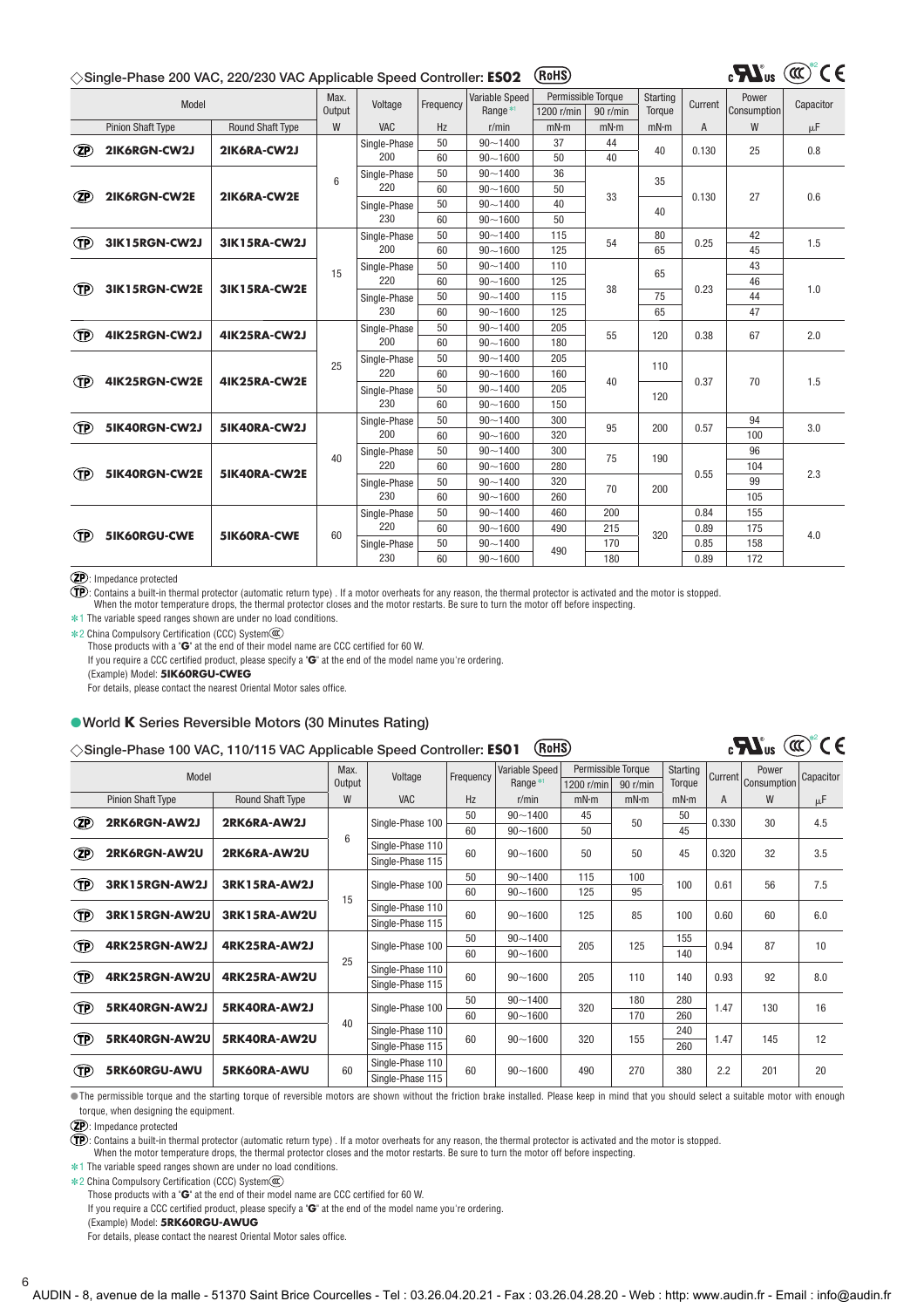#### **Single-Phase 200 VAC, 220/230 VAC Applicable Speed Controller: ES02**

|                                                | $(\alpha)$ |  |
|------------------------------------------------|------------|--|
| $\mathbf{c}$ and $\mathbf{u}$ and $\mathbf{u}$ |            |  |

| Model          |                           | Max.                    | Voltage | Frequency    | <b>Variable Speed</b> | Permissible Toraue  |            | Starting | Current | Power          | Capacitor   |         |
|----------------|---------------------------|-------------------------|---------|--------------|-----------------------|---------------------|------------|----------|---------|----------------|-------------|---------|
|                |                           |                         | Output  |              |                       | Range <sup>*1</sup> | 1200 r/min | 90 r/min | Torque  |                | Consumption |         |
|                | <b>Pinion Shaft Type</b>  | <b>Round Shaft Type</b> | W       | <b>VAC</b>   | Hz                    | r/min               | mN·m       | mN·m     | mN·m    | $\overline{A}$ | W           | $\mu$ F |
| $\mathcal{P}$  | 2RK6RGN-CW2J              | 2RK6RA-CW2J             |         | Single-Phase | 50                    | $90 - 1400$         | 40         | 50       | 50      | 0.155          | 30          | 1.0     |
|                |                           |                         |         | 200          | 60                    | $90 - 1600$         | 48         |          | 45      |                |             |         |
|                |                           |                         | 6       | Single-Phase | 50                    | $90 - 1400$         | 42         |          | 45      |                |             |         |
| $\mathbb{Z}P$  | 2RK6RGN-CW2E              | 2RK6RA-CW2E             |         | 220          | 60                    | $90 - 1600$         | 50         | 50       |         | 0.155          | 32          | 0.8     |
|                |                           |                         |         | Single-Phase | 50                    | $90 - 1400$         | 46         |          | 50      |                |             |         |
|                |                           |                         |         | 230          | 60                    | $90 - 1600$         | 50         |          | 45      |                |             |         |
| $^{\circledR}$ | 3RK15RGN-CW2J             | 3RK15RA-CW2J            |         | Single-Phase | 50                    | $90 - 1400$         | 125        | 105      | 100     | 0.31           | 60          | 1.8     |
|                |                           |                         |         | 200          | 60                    | $90 - 1600$         |            | 95       |         |                |             |         |
|                |                           |                         | 15      | Single-Phase | 50                    | $90 - 1400$         |            |          |         |                |             |         |
| <b>TP</b>      | 3RK15RGN-CW2E             | 3RK15RA-CW2E            |         | 220          | 60                    | $90 - 1600$         | 125        | 87       | 100     | 0.30           | 63          | 1.5     |
|                |                           |                         |         | Single-Phase | 50                    | $90 - 1400$         |            |          |         |                |             |         |
|                |                           |                         |         | 230          | 60                    | $90 - 1600$         |            |          |         |                |             |         |
| <b>TP</b>      | 4RK25RGN-CW2J             | 4RK25RA-CW2J            |         | Single-Phase | 50                    | $90 - 1400$         | 205        | 130      | 160     | 0.52           | 92          | 3.0     |
|                |                           |                         |         | 200          | 60                    | $90 - 1600$         |            | 125      | 140     |                |             |         |
|                |                           |                         | 25      | Single-Phase | 50                    | $90 - 1400$         |            | 115      | 140     |                |             |         |
| <b>TP</b>      | 4RK25RGN-CW2E             | 4RK25RA-CW2E            |         | 220          | 60                    | $90 - 1600$         | 205        | 110      |         | 0.50           | 95          | 2.5     |
|                |                           |                         |         | Single-Phase | 50                    | $90 - 1400$         |            | 115      | 155     |                |             |         |
|                |                           |                         |         | 230          | 60                    | $90 - 1600$         |            | 110      | 140     |                |             |         |
| œ              | 5RK40RGN-CW2J             | 5RK40RA-CW2J            |         | Single-Phase | 50                    | $90 - 1400$         | 320        | 200      | 270     | 0.76           | 135         | 4.0     |
|                |                           |                         |         | 200          | 60                    | $90 - 1600$         |            |          |         |                |             |         |
|                |                           |                         | 40      | Single-Phase | 50                    | $90 - 1400$         |            | 180      | 270     |                |             |         |
| <b>TP</b>      | 5RK40RGN-CW2E             | 5RK40RA-CW2E            |         | 220          | 60                    | $90 - 1600$         | 320        | 170      | 260     | 0.75           | 140         | 3.5     |
|                |                           |                         |         | Single-Phase | 50                    | $90 - 1400$         |            | 170      | 270     |                |             |         |
|                |                           |                         |         | 230          | 60                    | $90 - 1600$         |            |          | 260     |                |             |         |
|                |                           |                         |         | Single-Phase | 50                    | $90 - 1400$         |            |          | 420     | 1.0            | 185         |         |
|                |                           |                         | 60      | 220          | 60                    | $90 - 1600$         |            | 280      | 380     |                | 198         | 5.0     |
|                | <b>TP</b><br>5RK60RGU-CWE | 5RK60RA-CWE             |         | Single-Phase | 50                    | $90 - 1400$         | 490        |          | 460     | 1.0            | 188         |         |
|                |                           |                         | 230     | 60           | $90 - 1600$           |                     |            | 380      | 1.1     | 202            |             |         |

The permissible torque and the starting torque of reversible motors are shown without the friction brake installed. Please keep in mind that you should select a suitable motor with enough torque, when designing the equipment.

: Impedance protected

: Contains a built-in thermal protector (automatic return type) . If a motor overheats for any reason, the thermal protector is activated and the motor is stopped.<br>When the motor temperature drops, the thermal protector cl

**∗1** The variable speed ranges shown are under no load conditions.

**∗2 China Compulsory Certification (CCC) System** 

Those products with a "**G**" at the end of their model name are CCC certified for 60 W.

If you require a CCC certified product, please specify a "**G**" at the end of the model name you're ordering.

(Example) Model: **5RK60RGU-CWEG**

For details, please contact the nearest Oriental Motor sales office.

# **E**General Specifications of Speed Control Motors

| Item                          | Specifications                                                                                                                                                                                                                                        |
|-------------------------------|-------------------------------------------------------------------------------------------------------------------------------------------------------------------------------------------------------------------------------------------------------|
| Insulation<br>Resistance      | 100 M $\Omega$ or more when 500 VDC megger is applied between the windings and the case after<br>rated operation under normal ambient temperature and humidity.                                                                                       |
| <b>Dielectric</b><br>Strength | Sufficient to withstand 1.5 kV at 50 Hz or 60 Hz applied between the windings and the case for 1<br>minute after rated operation under normal ambient temperature and humidity.                                                                       |
| <b>Temperature Rise</b>       | Temperature rise of windings are $80^{\circ}$ C or less measured by the resistance change method after<br>rated operation under normal ambient temperature and humidity with connecting a gearhead or<br>equivalent heat radiation plate* to a motor. |
| <b>Insulation Class</b>       | Class B $(130^{\circ}C)$                                                                                                                                                                                                                              |
| Overheat<br>Protection        | 6 W type has impedance protection.<br>All others have built-in thermal protector (automatic return type).<br>open: $130 \pm 5^{\circ}$ C, close: $82 \pm 15^{\circ}$ C                                                                                |
| Ambient<br>Temperature        | 110/115 VAC, 220/230 VAC: $-10$ $\sim$ $+40^{\circ}$ C (non-freezing)<br>100 VAC, 200 VAC: $-10 \sim +50^{\circ}$ C (non-freezing)                                                                                                                    |
| <b>Ambient Humidity</b>       | 85% or less (non-condensing)                                                                                                                                                                                                                          |
| Degree of<br>Protection       | 6 W, 15 W, 25 W, 40 W: IP20<br>60 W<br>: IP40                                                                                                                                                                                                         |

| * Heat radiation plate (Material: Aluminum) |                  |                |
|---------------------------------------------|------------------|----------------|
| <b>Motor Output</b>                         | Size (mm)        | Thickness (mm) |
| 6 W                                         | $115 \times 115$ |                |
| 15W                                         | $125\times125$   |                |
| 25 W                                        | $135\times135$   | 5              |
| 40 W                                        | $165\times165$   |                |
| 60 W                                        | $200 \times 200$ |                |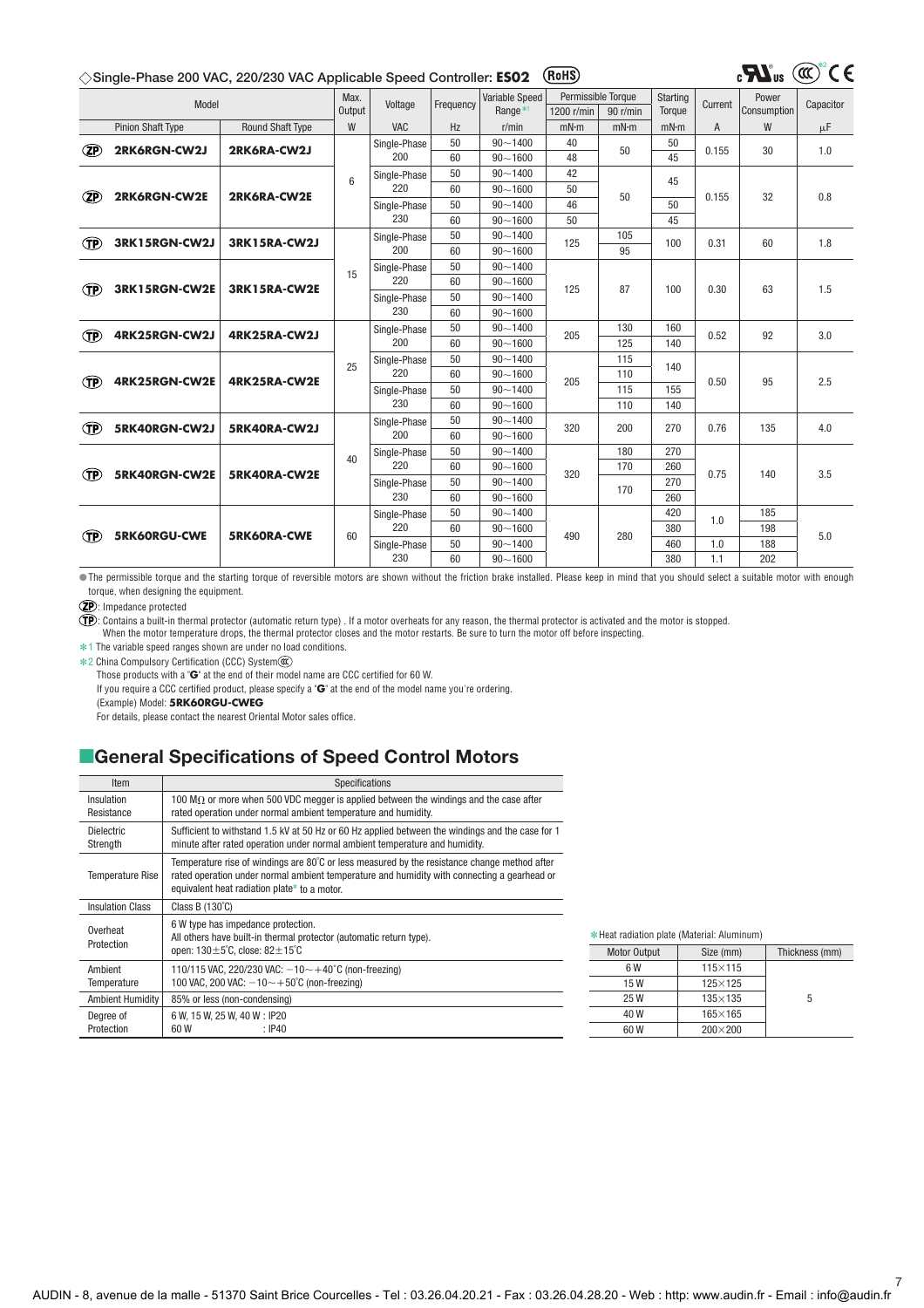# **Example Speed Range when Gearhead is Attached** *Unit* **= r/min**

|       | <b>Gear Ratio</b> | ν   |     |     |     |                 |           | 12.5                                       | 15. | 18                       | 25  | 30 | 36                                          | 50   | 60   | 75                   | 90 | 100 | 120                  |     | 150 180 |
|-------|-------------------|-----|-----|-----|-----|-----------------|-----------|--------------------------------------------|-----|--------------------------|-----|----|---------------------------------------------|------|------|----------------------|----|-----|----------------------|-----|---------|
| High  | 50 Hz             | 466 | 388 | 280 | 233 | 186             | 155<br>ບປ | 119                                        | 93  | $\overline{\phantom{a}}$ | 56  | 46 | 38                                          | 28   | 23   | 18                   | ັ  | ۱4  |                      |     |         |
| Speed | 60 Hz             | 533 | 444 | 320 | 266 | 213             | $-1$      | 128                                        | 106 | 88                       | 64  | 53 | 44                                          | 32   | 26   | $\Omega$<br><u>.</u> |    | 16  | $\overline{A}$<br>∣ປ |     | 8.8     |
|       | Low Speed         | 30  | クロ  | 18  | 15  | $\overline{10}$ | 10        | 7 <sub>0</sub><br>$\overline{\phantom{a}}$ |     |                          | 3.6 |    | $\Omega$<br>$\overline{\phantom{0}}$<br>ں ے | 8. ا | ں. ا | $\sim$               |    | 0.9 | 0.75                 | 0.6 | 0.5     |

# **Gearmotor – Torque Table**

Gearheads are sold separately.

To reduce the speed beyond the gear ratio in the table, attach a decimal gearhead (gear ratio: 10, sold separately) between the gearhead and the motor. In that case, the permissible torques are as follows.

**2GN** $\square$ **S**: 3 N⋅m, **3GN** $\square$ **S**: 5 N⋅m

**4GN□S**: 8 N⋅m (when a gearhead of 1/25∼1/36 is connected, the value for permissible torque is 6 N⋅m)

#### **5GN** $\square$ **S**: 10 N⋅m, **5GU** $\square$ **KB**: 20 N⋅m

 $\bullet$  Enter the gear ratio in the box  $\Box$ ) within the model name.

A colored background (iiid) indicates gear shaft rotation in the same direction as the motor shaft, while the others rotate in the opposite direction.

#### **World K Series Induction Motors**

8

| $\Diamond$ Single-Phase 100 VAC, 110/115 VAC<br>Unit = $N \cdot m$ |              |       |       |       |      |      |      |      |      |      |      |      |      |      |      |      |     |      |      |      |      |     |
|--------------------------------------------------------------------|--------------|-------|-------|-------|------|------|------|------|------|------|------|------|------|------|------|------|-----|------|------|------|------|-----|
| Model                                                              | Gear Ratio   |       | 3     | 3.6   | 5    | 6    | 7.5  | 9    | 12.5 | 15   | 18   | 25   | 30   | 36   | 50   | 60   | 75  | 90   | 100  | 120  | 150  | 180 |
| Motor/Gearhead                                                     | Speed        |       |       |       |      |      |      |      |      |      |      |      |      |      |      |      |     |      |      |      |      |     |
|                                                                    | 1200 r/min   | 50 Hz | 0.10  | 0.13  | 0.17 | 0.21 | 0.26 | 0.31 | 0.44 | 0.52 | 0.63 | 0.78 | 0.94 | 1.1  | 1.4  | 1.7  | 2.1 | 2.6  | 2.8  | 3    | 3    | 3   |
| 2IK6RGN-AW2J                                                       |              | 60 Hz | 0.12  | 0.15  | 0.20 | 0.24 | 0.30 | 0.36 | 0.51 | 0.61 | 0.73 | 0.91 | 1.1  | 1.3  | 1.7  | 2.0  | 2.5 | 3    | 3    | 3    | 3    | 3   |
| $/2$ GN $\Box$ S                                                   | 90 r/min     | 50 Hz | 0.11  | 0.13  | 0.18 | 0.22 | 0.27 | 0.33 | 0.46 | 0.55 | 0.66 | 0.82 | 0.99 | 1.2  | 1.5  | 1.8  | 2.2 | 2.7  | 3    | 3    | 3    | 3   |
|                                                                    |              | 60 Hz | 0.10  | 0.12  | 0.17 | 0.20 | 0.25 | 0.30 | 0.42 | 0.50 | 0.60 | 0.75 | 0.90 | 1.1  | 1.4  | 1.6  | 2.0 | 2.4  | 2.7  | 3    | 3    | 3   |
| 2IK6RGN-AW2U                                                       | 1200 r/min   |       | 0.12  | 0.15  | 0.20 | 0.24 | 0.30 | 0.36 | 0.51 | 0.61 | 0.73 | 0.91 | 1.1  | 1.3  | 1.7  | 2.0  | 2.5 | 3    | 3    | 3    | 3    | 3   |
| $/2$ GN $\Box$ S                                                   | 90 r/min     |       | 0.083 | 0.099 | 0.14 | 0.17 | 0.21 | 0.25 | 0.34 | 0.41 | 0.50 | 0.62 | 0.74 | 0.89 | 1.1  | 1.3  | 1.7 | 2.0  | 2.2  | 2.7  | 3    | 3   |
| 3IK15RGN-AW2J                                                      | 1200 r/min   | 50 Hz | 0.27  | 0.32  | 0.45 | 0.53 | 0.67 | 0.80 | 1.1  | 1.3  | 1.6  | 2.0  | 2.4  | 2.9  | 3.6  | 4.4  | 5   | 5    | 5    | 5    | 5    | 5   |
| $/3$ GN $\Box$ S                                                   |              | 60 Hz | 0.30  | 0.36  | 0.51 | 0.61 | 0.76 | 0.91 | 1.3  | 1.5  | 1.8  | 2.3  | 2.7  | 3.3  | 4.1  | 5    | 5   | 5    | 5    | 5    | 5    | 5   |
|                                                                    | 90 r/min     |       | 0.13  | 0.15  | 0.21 | 0.25 | 0.32 | 0.38 | 0.53 | 0.63 | 0.76 | 0.95 | 1.1  | 1.4  | 1.7  | 2.1  | 2.6 | 3.1  | 3.4  | 4.1  | 5    | 5   |
| 3IK15RGN-AW2U                                                      | 1200 r/min   |       | 0.30  | 0.36  | 0.51 | 0.61 | 0.76 | 0.91 | 1.3  | 1.5  | 1.8  | 2.3  | 2.7  | 3.3  | 4.1  | 5    | 5   | 5    | 5    | 5    | 5    | 5   |
| $/3$ GN $\Box$ S                                                   | 90 r/min     |       | 0.10  | 0.12  | 0.17 | 0.20 | 0.26 | 0.31 | 0.43 | 0.51 | 0.61 | 0.77 | 0.92 | 1.1  | 1.4  | 1.7  | 2.1 | 2.5  | 2.8  | 3.3  | 4.2  | 5   |
| 4IK25RGN-AW2J                                                      | 1200 r/min   |       | 0.50  | 0.60  | 0.83 | 1.0  | 1.2  | 1.5  | 2.1  | 2.5  | 3.0  | 3.7  | 4.5  | 5.4  | 6.8  | 8    | 8   | 8    | 8    | 8    | 8    | 8   |
| $/4$ GN $\Box$ S                                                   | 90 r/min     |       | 0.15  | 0.17  | 0.24 | 0.29 | 0.36 | 0.44 | 0.61 | 0.73 | 0.87 | 1.1  | 1.3  | 1.6  | 2.0  | 2.4  | 3.0 | 3.6  | 4.0  | 4.8  | 5.9  | 7.1 |
| 4IK25RGN-AW2U                                                      | 1200 r/min   |       | 0.45  | 0.54  | 0.75 | 0.90 | 1.1  | 1.3  | 1.9  | 2.2  | 2.7  | 3.4  | 4.1  | 4.9  | 6.1  | 7.3  | 8   | 8    | 8    | 8    | 8    | 8   |
| $/4$ GN $\Box$ S                                                   | 90 r/min     |       | 0.12  | 0.15  | 0.20 | 0.24 | 0.30 | 0.36 | 0.51 | 0.61 | 0.73 | 0.91 | 1.1  | 1.3  | 1.7  | 2.0  | 2.5 | 3.0  | 3.3  | 4.0  | 5.0  | 5.9 |
| 5IK40RGN-AW2J                                                      | 1200 r/min   | 50 Hz | 0.67  | 0.80  | 1.1  | 1.3  | 1.7  | 2.0  | 2.8  | 3.3  | 4.0  | 5.0  | 6.0  | 7.2  | 9.1  | 10   | 10  | 10   | 10   | 10   | 10   | 10  |
| $/5$ GN $\Box$ S                                                   |              | 60 Hz | 0.73  | 0.87  | 1.2  | 1.5  | 1.8  | 2.2  | 3.0  | 3.6  | 4.4  | 5.5  | 6.6  | 7.9  | 9.9  | 10   | 10  | 10   | 10   | 10   | 10   | 10  |
|                                                                    | 90 r/min     | 0.19  | 0.23  | 0.32  | 0.39 | 0.49 | 0.58 | 0.81 | 0.97 | 1.2  | 1.5  | 1.8  | 2.1  | 2.6  | 3.2  | 4.0  | 4.8 | 5.3  | 6.3  | 7.9  | 9.5  |     |
| 5IK40RGN-AW2U                                                      | $1200$ r/min |       | 0.55  | 0.66  | 0.91 | 1.1  | 1.4  | 1.6  | 2.3  | 2.7  | 3.3  | 4.1  | 4.9  | 5.9  | 7.4  | 8.9  | 10  | 10   | 10   | 10   | 10   | 10  |
| /5GN⊟S                                                             | 90 r/min     |       | 0.16  | 0.20  | 0.27 | 0.33 | 0.41 | 0.49 | 0.68 | 0.81 | 0.98 | 1.2  | 1.5  | 1.8  | 2.2  | 2.7  | 3.3 | 4.0  | 4.4  | 5.3  | 6.6  | 8.0 |
| 5IK60RGU-AWU                                                       | 1200 r/min   |       | 1.2   | 1.4   | 2.0  | 2.4  | 3.0  | 3.6  | 4.5  | 5.4  | 6.4  | 8.1  | 9.7  | 11.6 | 16.2 | 19.4 | 20  | 20   | 20   | 20   | 20   | 20  |
| /5GU <sub>KB</sub>                                                 | 90 r/min     |       | 0.51  | 0.61  | 0.85 | 1.0  | 1.3  | 1.5  | 1.9  | 2.3  | 2.8  | 3.5  | 4.2  | 5.0  | 6.9  | 8.3  | 9.3 | 11.2 | 12.4 | 14.9 | 18.6 | 20  |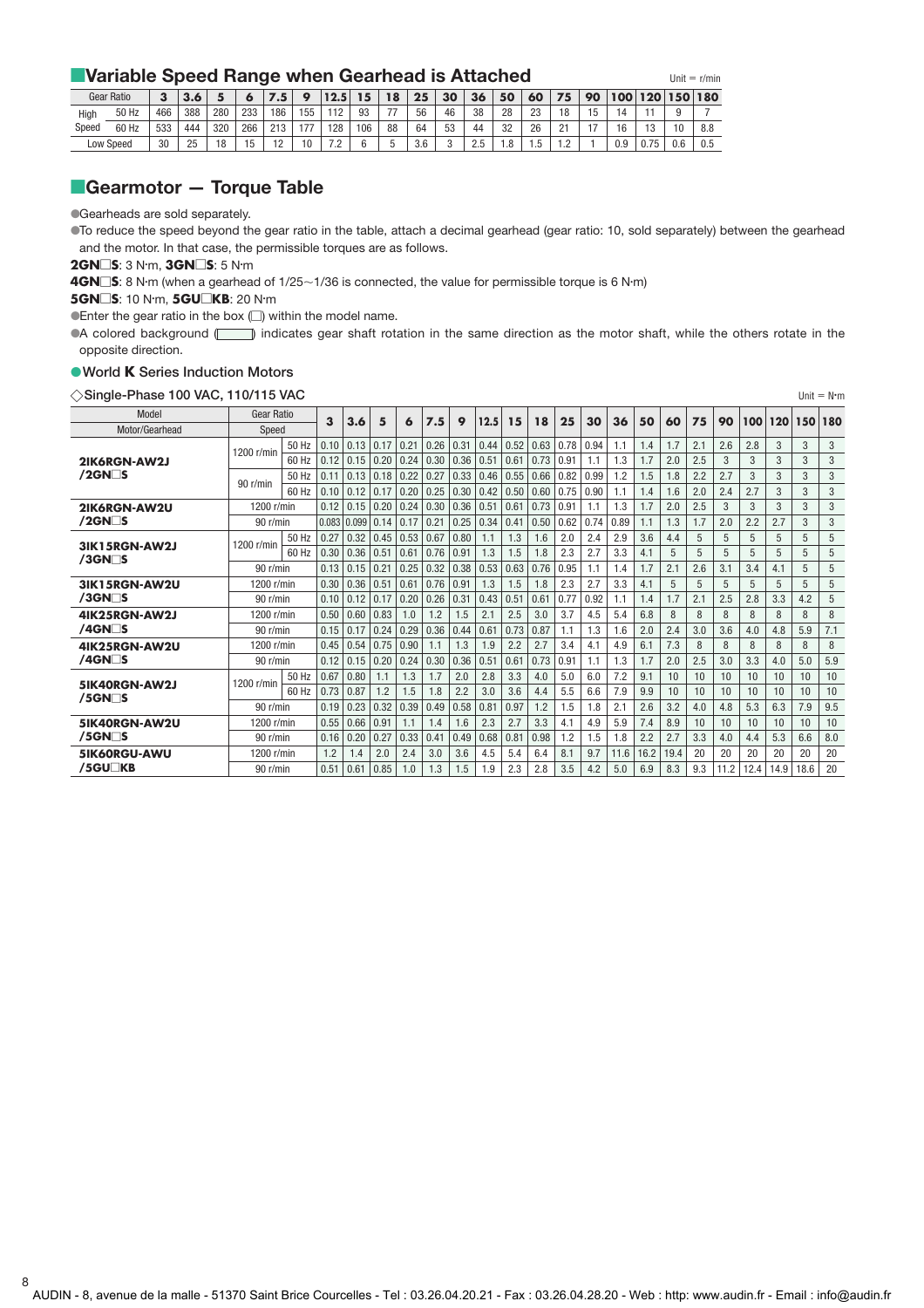#### **Single-Phase 200 VAC, 220/230 VAC** Unit Nm

|  |  |  | 'n |
|--|--|--|----|

9

| Gear Ratio<br>Model<br>3<br>3.6<br>7.5<br>12.5<br>25<br>30<br>36<br>50<br>5<br>9<br>6<br>15                                                        | 75  | 60   | 90   | 100          | 120  | 150  | 180          |
|----------------------------------------------------------------------------------------------------------------------------------------------------|-----|------|------|--------------|------|------|--------------|
| 18<br>Motor/Gearhead<br>Speed                                                                                                                      |     |      |      |              |      |      |              |
| 0.18<br>0.22<br>0.27<br>0.37<br>0.45<br>0.54<br>1.2<br>50 Hz<br>0.09<br>0.11<br>0.15<br>0.68<br>0.81<br>0.97                                       | 1.8 | 1.5  |      | 2.4<br>2.2   | 2.9  | 3    | $\mathbf{3}$ |
| 1200 r/min<br>60 Hz<br>0.24<br>0.36<br>0.73<br>1.3<br>1.7<br>0.12<br>0.15<br>0.20<br>0.30<br>0.51<br>0.61<br>0.91<br>1.1<br>2IK6RGN-CW2J           | 2.5 | 2.0  |      | 3<br>3       | 3    | 3    | 3            |
| $/2$ GN $\Box$ S<br>50 Hz<br>0.13<br>0.21<br>0.27<br>0.32<br>0.53<br>0.64<br>0.80<br>0.96<br>1.2<br>1.5<br>0.11<br>0.18<br>0.45                    | 2.2 | 1.7  |      | 2.6<br>2.9   | 3    | 3    | 3            |
| 90 r/min<br>0.097<br>0.12<br>0.19<br>0.29<br>0.58<br>0.73<br>0.88<br>1.3<br>60 Hz<br>0.16<br>0.24<br>0.41<br>0.49<br>1.1                           | 2.0 | 1.6  |      | 2.4<br>2.6   | 3    | 3    | 3            |
| 0.22<br>0.52<br>0.95<br>1.2<br>220 VAC 50 Hz<br>0.087<br>0.10<br>0.17<br>0.26<br>0.36<br>0.66<br>0.79<br>0.15<br>0.44                              | 1.8 | 1.4  | 2.1  | 2.4          | 2.9  | 3    | 3            |
| 0.24<br>0.29<br>0.58<br>0.88<br>1.3<br>1200 r/min<br>230 VAC 50 Hz<br>0.097<br>0.12<br>0.16<br>0.19<br>0.41<br>0.49<br>0.73<br>2IK6RGN-CW2E<br>1.1 | 2.0 | 1.6  | 2.4  | 2.6          | 3    | 3    | 3            |
| $/2$ GN $\Box$ S<br>0.15<br>0.24<br>0.30<br>0.36<br>0.51<br>0.73<br>1.3<br>1.7<br>60 Hz<br>0.12<br>0.20<br>0.61<br>0.91<br>1.1                     | 2.5 | 2.0  |      | 3<br>3       | 3    | 3    | 3            |
| 0.08<br>0.096<br>0.16<br>0.20<br>0.24<br>0.33<br>0.48<br>0.72<br>0.87<br>1.1<br>90 r/min<br>0.13<br>0.40<br>0.60                                   | 1.6 | 1.3  |      | 2.2<br>2.0   | 2.6  | 3    | 3            |
| 0.34<br>0.84<br>1.2<br>2.5<br>3.8<br>50 Hz<br>0.28<br>0.47<br>0.56<br>0.70<br>1.7<br>2.1<br>3.0<br>1.4                                             | 5   | 4.6  |      | 5<br>5       | 5    | 5    | 5            |
| $1200$ r/min<br>31K15RGN-CW2J<br>60 Hz<br>0.30<br>0.36<br>0.61<br>0.91<br>1.3<br>1.5<br>2.3<br>2.7<br>3.3<br>4.1<br>0.51<br>0.76<br>1.8            | 5   | 5    |      | 5<br>5       | 5    | 5    | 5            |
| $/3$ GN $\Box$ S<br>0.33<br>0.39<br>0.55<br>0.66<br>0.79<br>90 r/min<br>0.13<br>0.16<br>0.22<br>0.26<br>0.99<br>1.2<br>1.4<br>1.8                  | 2.7 | 2.1  |      | 3.2<br>3.6   | 4.3  | 5    | 5            |
| 220 VAC 50 Hz<br>0.27<br>0.32<br>3.6<br>0.45<br>0.53<br>0.67<br>0.80<br>1.3<br>1.6<br>2.0<br>2.4<br>2.9<br>1.1                                     | 5   | 4.4  |      | 5<br>5       | 5    | 5    | 5            |
| 230 VAC 50 Hz<br>0.28<br>0.34<br>0.56<br>0.70<br>0.84<br>1.2<br>2.1<br>2.5<br>3.8<br>0.47<br>1.4<br>1.7<br>3.0<br>1200 $r/min$<br>31K15RGN-CW2E    | 5   | 4.6  |      | 5<br>5       | 5    | 5    | 5            |
| $/3$ GN $\Box$ S<br>0.36<br>0.61<br>0.76<br>0.91<br>1.8<br>2.3<br>2.7<br>3.3<br>4.1<br>60 Hz<br>0.30<br>0.51<br>1.3<br>1.5                         | 5   | 5    |      | 5<br>5       | 5    | 5    | 5            |
| 0.092<br>0.11<br>0.18<br>0.23<br>0.28<br>0.38<br>0.46<br>0.55<br>90 r/min<br>0.15<br>0.69<br>0.83<br>1.0<br>1.3                                    | 1.9 | 1.5  | 2.3  | 2.5          | 3.0  | 3.8  | 4.5          |
| 50 Hz<br>0.50<br>0.60<br>0.83<br>1.0<br>1.2<br>1.5<br>2.1<br>2.5<br>3.0<br>3.7<br>4.5<br>5.4<br>6.8                                                | 8   | 8    |      | 8<br>8       | 8    | 8    | 8            |
| 1200 r/min<br>4IK25RGN-CW2J<br>60 Hz<br>0.52<br>0.87<br>1.3<br>2.2<br>3.3<br>0.44<br>0.73<br>1.8<br>2.6<br>3.9<br>4.7<br>5.9<br>1.1                | 8   | 7.1  |      | 8<br>8       | 8    | 8    | 8            |
| /4GN⊟S<br>0.22<br>0.27<br>0.33<br>0.56<br>0.80<br>90 r/min<br>0.13<br>0.16<br>0.40<br>0.67<br>1.0<br>1.2<br>1.4<br>1.8                             | 2.7 | 2.2  |      | 3.6<br>3.3   | 4.4  | 5.4  | 6.5          |
| 50 Hz<br>1.0<br>1.2<br>3.7<br>6.8<br>0.50<br>0.60<br>0.83<br>1.5<br>2.1<br>2.5<br>3.0<br>4.5<br>5.4                                                | 8   | 8    |      | 8<br>8       | 8    | 8    | 8            |
| 0.78<br>0.97<br>1.2<br>2.3<br>5.3<br>220 VAC 60 H<br>0.39<br>0.47<br>0.65<br>1.6<br>1.9<br>2.9<br>3.5<br>4.2<br>1200 r/min<br>41K25RGN-CW2E        | 7.9 | 6.3  |      | 8<br>8       | 8    | 8    | 8            |
| $/4$ GN $\Box$ S<br>1.1<br>2.2<br>5.0<br>0.44<br>0.73<br>0.91<br>1.5<br>1.8<br>2.7<br>3.3<br>3.9<br>230 VAC 60 Hz<br>0.36<br>0.61                  | 7.4 | 5.9  |      | 8<br>8       | 8    | 8    | 8            |
| 0.097<br>0.12<br>0.19<br>0.24<br>0.29<br>0.49<br>0.58<br>0.88<br>1.1<br>1.3<br>0.16<br>0.41<br>0.73<br>90 r/min                                    | 2.0 | 1.6  |      | 2.4<br>2.6   | 3.2  | 4.0  | 4.8          |
| 2.2<br>50 Hz<br>0.73<br>0.87<br>1.2<br>1.5<br>1.8<br>3.0<br>3.6<br>5.5<br>6.6<br>7.9<br>9.9<br>4.4                                                 | 10  | 10   |      | 10<br>10     | 10   | 10   | 10           |
| $1200$ r/min<br>5IK40RGN-CW2J<br>1.6<br>2.3<br>3.2<br>3.9<br>60 Hz<br>0.78<br>0.93<br>1.3<br>1.9<br>4.7<br>5.8<br>7.0<br>8.4<br>10                 | 10  | 10   |      | 10<br>10     | 10   | 10   | 10           |
| $/5$ GN $\Box$ S<br>1.2<br>2.1<br>2.5<br>3.1<br>0.23<br>0.28<br>0.38<br>0.46<br>0.58<br>0.69<br>0.96<br>1.4<br>1.7<br>90 r/min                     | 4.7 | 3.8  |      | 6.3<br>5.6   | 7.5  | 9.4  | 10           |
| 220 VAC 50 Hz<br>0.73<br>0.87<br>2.2<br>3.6<br>5.5<br>7.9<br>1.2<br>1.5<br>1.8<br>3.0<br>4.4<br>6.6<br>9.9                                         | 10  | 10   |      | 10<br>10     | 10   | 10   | 10           |
| 220 VAC 60 Hz<br>0.82<br>1.1<br>1.4<br>1.7<br>2.0<br>2.8<br>3.4<br>4.1<br>5.1<br>7.4<br>9.2<br>0.68<br>6.1                                         | 10  | 10   |      | 10<br>10     | 10   | 10   | 10           |
| 1200 r/min<br>0.93<br>2.3<br>230 VAC 50 Hz<br>0.78<br>1.3<br>1.6<br>1.9<br>3.2<br>3.9<br>4.7<br>5.8<br>7.0<br>8.4<br>10<br>5IK40RGN-CW2E           | 10  | 10   |      | 10<br>10     | 10   | 10   | 10           |
| /5GN⊟S<br>230 VAC 60 Hz<br>0.76<br>1.3<br>1.6<br>1.9<br>2.6<br>3.2<br>3.8<br>5.7<br>8.6<br>0.63<br>1.1<br>4.7<br>6.8                               | 10  | 10   |      | 10<br>10     | 10   | 10   | 10           |
| <b>220 VAC</b><br>0.18<br>0.22<br>0.30<br>0.36<br>0.46<br>0.55<br>0.76<br>0.91<br>2.0<br>2.5<br>1.1<br>1.6<br>1.4                                  | 3.7 | 3.0  |      | 5.0<br>4.5   | 5.9  | 7.4  | 8.9          |
| 90 r/min<br>2.3<br>0.34<br>0.51<br>1.8<br>230 VAC<br>0.17<br>0.20<br>0.28<br>0.43<br>0.71<br>0.85<br>1.0<br>1.3<br>1.5                             | 3.5 | 2.8  |      | 4.2<br>4.6   | 5.5  | 6.9  | 8.3          |
| 2.2<br>15.2<br>50 Hz<br>1.3<br>3.4<br>4.2<br>5.0<br>7.6<br>9.1<br>1.1<br>1.9<br>2.8<br>6.0<br>10.9                                                 | 20  | 18.2 |      | 20<br>20     | 20   | 20   | 20           |
| 1200 r/min<br>1.2<br>1.4<br>2.0<br>2.4<br>3.6<br>8.1<br>9.7<br>16.2<br>60 Hz<br>3.0<br>4.5<br>5.4<br>6.4<br>11.6                                   | 20  | 19.4 |      | 20<br>20     | 20   | 20   | 20           |
| 0.58<br>0.97<br>2.6<br>220 VAC 50 Hz<br>0.49<br>0.81<br>1.2<br>1.5<br>1.8<br>2.2<br>3.3<br>4.0<br>4.8<br>6.6<br>5IK60RGU-CWE                       | 8.9 | 7.9  |      | 10.6<br>11.8 | 14.2 | 17.7 | 20           |
| /5GU⊟KB<br>1.0<br>1.6<br>5.1<br>7.1<br>0.52<br>0.63<br>1.3<br>2.0<br>2.4<br>2.8<br>3.5<br>4.3<br>220 VAC 60 Hz<br>0.87                             | 9.5 | 8.5  | 11.4 | 12.7         | 15.2 | 19.0 | 20           |
| 90 r/min<br>0.83<br>1.2<br>1.9<br>2.2<br>2.8<br>3.4<br>5.6<br>230 VAC 50 Hz<br>0.41<br>0.50<br>0.69<br>1.0<br>1.6<br>4.0                           | 7.5 | 6.7  |      | 9.0<br>10.0  | 12.0 | 15.0 | 18.1         |
| 230 VAC 60 Hz<br>0.52<br>0.87<br>1.3<br>2.0<br>2.4<br>3.0<br>3.6<br>4.3<br>5.9<br>0.44<br>0.73<br>1.1<br>1.6                                       |     | 7.1  | 8.0  | 9.6<br>10.6  | 12.7 | 15.9 | 19.1         |

#### **World K Series Reversible Motors**

#### **Single-Phase 100 VAC, 110/115 VAC** Unit Nm

| Model                             | <b>Gear Ratio</b> |       | 3    |      |      |      | 7.5  | 9    | 12.5 | 15   | 18   | 25   |      |      | 50   |      | 75   | 90   | 100  |      | 150 | 180 |
|-----------------------------------|-------------------|-------|------|------|------|------|------|------|------|------|------|------|------|------|------|------|------|------|------|------|-----|-----|
| Motor/Gearhead                    | Speed             |       |      | 3.6  | 5    | 6    |      |      |      |      |      |      | 30   | 36   |      | 60   |      |      |      | 120  |     |     |
| 2RK6RGN-AW2J                      | 1200 r/min        | 50 Hz | 0.11 | 0.13 | 0.18 | 0.22 | 0.27 | 0.33 | 0.46 | 0.55 | 0.66 | 0.82 | 0.99 | 1.2  | 1.5  | 1.8  | 2.2  | 2.7  | 3    | 3    | 3   | 3   |
| $/2$ GN $\Box$ S                  |                   | 60 Hz | 0.12 | 0.15 | 0.20 | 0.24 | 0.30 | 0.36 | 0.51 | 0.61 | 0.73 | 0.91 | 1.1  | 1.3  | 1.7  | 2.0  | 2.5  | 3    | 3    | 3    | 3   | 3   |
|                                   | 90 r/min          |       | 0.12 | 0.15 | 0.20 | 0.24 | 0.30 | 0.36 | 0.51 | 0.61 | 0.73 | 0.91 | 1.1  | 1.3  | 1.7  | 2.0  | 2.5  | 3    | 3    | 3    | 3   | 3   |
| 2RK6RGN-AW2U                      | 1200 r/min        |       | 0.12 | 0.15 | 0.20 | 0.24 | 0.30 | 0.36 | 0.51 | 0.61 | 0.73 | 0.91 | 1.1  | 1.3  | 1.7  | 2.0  | 2.5  | 3    | 3    | 3    | 3   | 3   |
| /2GN⊟S                            | 90 r/min          |       | 0.12 | 0.15 | 0.20 | 0.24 | 0.30 | 0.36 | 0.51 | 0.61 | 0.73 | 0.91 | 1.1  | 1.3  | 1.7  | 2.0  | 2.5  | 3    | 3    | 3    | 3   | 3   |
|                                   | 1200 $r/m$ in     | 50 Hz | 0.28 | 0.34 | 0.47 | 0.56 | 0.7  | 0.84 | 1.2  | 1.4  | 1.7  | 2.1  | 2.5  | 3.0  | 3.8  | 4.6  | 5    | 5    | 5    | 5    | 5   | 5   |
| 3RK15RGN-AW2J                     |                   | 60 Hz | 0.30 | 0.36 | 0.51 | 0.61 | 0.76 | 0.91 | 1.3  | 1.5  | 1.8  | 2.3  | 2.7  | 3.3  | 4.1  | 5    | 5    | 5    | 5    | 5    | 5   | 5   |
| $/3$ GN $\Box$ S                  | 90 r/min          | 50 Hz | 0.24 | 0.29 | 0.41 | 0.49 | 0.61 | 0.73 | 1.0  | 1.2  | 1.5  | .8   | 2.2  | 2.6  | 3.3  | 4.0  | 5    | 5    | 5    | 5    | 5   | 5   |
|                                   |                   | 60 Hz | 0.23 | 0.28 | 0.38 | 0.46 | 0.58 | 0.69 | 0.96 | 1.2  | 1.4  | 1.7  | 2.1  | 2.5  | 3.1  | 3.8  | 4.7  | 5    | 5    | 5    | 5   | 5   |
| 3RK15RGN-AW2U                     | 1200 r/min        |       | 0.30 | 0.36 | 0.51 | 0.61 | 0.76 | 0.91 | 1.3  | 1.5  | 1.8  | 2.3  | 2.7  | 3.3  | 4.1  | 5.0  | 5    | 5    | 5    | 5    | 5   | 5   |
| $/3$ GN $\Box$ S                  | 90 r/min          |       | 0.21 | 0.25 | 0.34 | 0.41 | 0.52 | 0.62 | 0.86 | 1.0  | 1.2  | 1.6  | 1.9  | 2.2  | 2.8  | 3.4  | 4.2  | 5    | 5    | 5    | 5   | 5   |
| 4RK25RGN-AW2J                     | 1200 r/min        |       | 0.50 | 0.60 | 0.83 | 1.0  | 1.2  | 1.5  | 2.1  | 2.5  | 3.0  | 3.7  | 4.5  | 5.4  | 6.8  | 8    | 8    | 8    | 8    | 8    | 8   | 8   |
| $/4$ GN $\Box$ S                  | 90 r/min          |       | 0.30 | 0.36 | 0.51 | 0.61 | 0.76 | 0.91 | 1.3  | 1.5  | 1.8  | 2.3  | 2.7  | 3.3  | 4.1  | 5.0  | 6.2  | 7.4  | 8    | 8    | 8   | 8   |
| 4RK25RGN-AW2U                     | 1200 r/min        |       | 0.50 | 0.60 | 0.83 | 1.0  | 1.2  | 1.5  | 2.1  | 2.5  | 3.0  | 3.7  | 4.5  | 5.4  | 6.8  | 8    | 8    | 8    | 8    | 8    | 8   | 8   |
| $/4$ GN $\Box$ S                  | 90 r/min          |       | 0.27 | 0.32 | 0.45 | 0.53 | 0.67 | 0.80 | 1.1  | 1.3  | 1.6  | 2.0  | 2.4  | 2.9  | 3.6  | 4.4  | 5.4  | 6.5  | 7.3  | 8    | 8   | 8   |
|                                   | 1200 r/min        |       | 0.78 | 0.93 | 1.3  | 1.6  | 1.9  | 2.3  | 3.2  | 3.9  | 4.7  | 5.8  | 7.0  | 8.4  | 10   | 10   | 10   | 10   | 10   | 10   | 10  | 10  |
| 5RK40RGN-AW2J<br>$/5$ GN $\Box$ S | 90 r/min          | 50 Hz | 0.44 | 0.52 | 0.73 | 0.87 | 1.1  | 1.3  | 1.8  | 2.2  | 2.6  | 3.3  | 3.9  | 4.7  | 5.9  | 7.1  | 8.9  | 10   | 10   | 10   | 10  | 10  |
|                                   |                   | 60 Hz | 0.41 | 0.50 | 0.69 | 0.83 | 1.0  | 1.2  | 1.7  | 2.1  | 2.5  | 3.1  | 3.7  | 4.5  | 5.6  | 6.7  | 8.4  | 10   | 10   | 10   | 10  | 10  |
| 5RK40RGN-AW2U                     | 1200 r/min        |       | 0.78 | 0.93 | 1.3  | 1.6  | 1.9  | 2.3  | 3.2  | 3.9  | 4.7  | 5.8  | 7.0  | 8.4  | 10   | 10   | 10   | 10   | 10   | 10   | 10  | 10  |
| $/5$ GN $\Box$ S                  | 90 r/min          |       | 0.38 | 0.45 | 0.63 | 0.75 | 0.94 | 1.1  | 1.6  | 1.9  | 2.3  | 2.8  | 3.4  | 4.1  | 5.1  | 6.1  | 7.7  | 9.2  | 10   | 10   | 10  | 10  |
| 5RK60RGU-AWU                      | 1200 r/min        |       | 1.2  | 1.4  | 2.0  | 2.4  | 3.0  | 3.6  | 4.5  | 5.4  | 6.4  | 8.1  | 9.7  | 11.6 | 16.2 | 19.4 | 20   | 20   | 20   | 20   | 20  | 20  |
| /5GU□KB                           | 90 r/min          |       | 0.66 | 0.79 | 1.1  | 1.3  | 1.6  | 2.0  | 2.5  | 3.0  | 3.5  | 4.5  | 5.3  | 6.4  | 8.9  | 10.7 | 11.9 | 14.3 | 15.9 | 19.1 | 20  | 20  |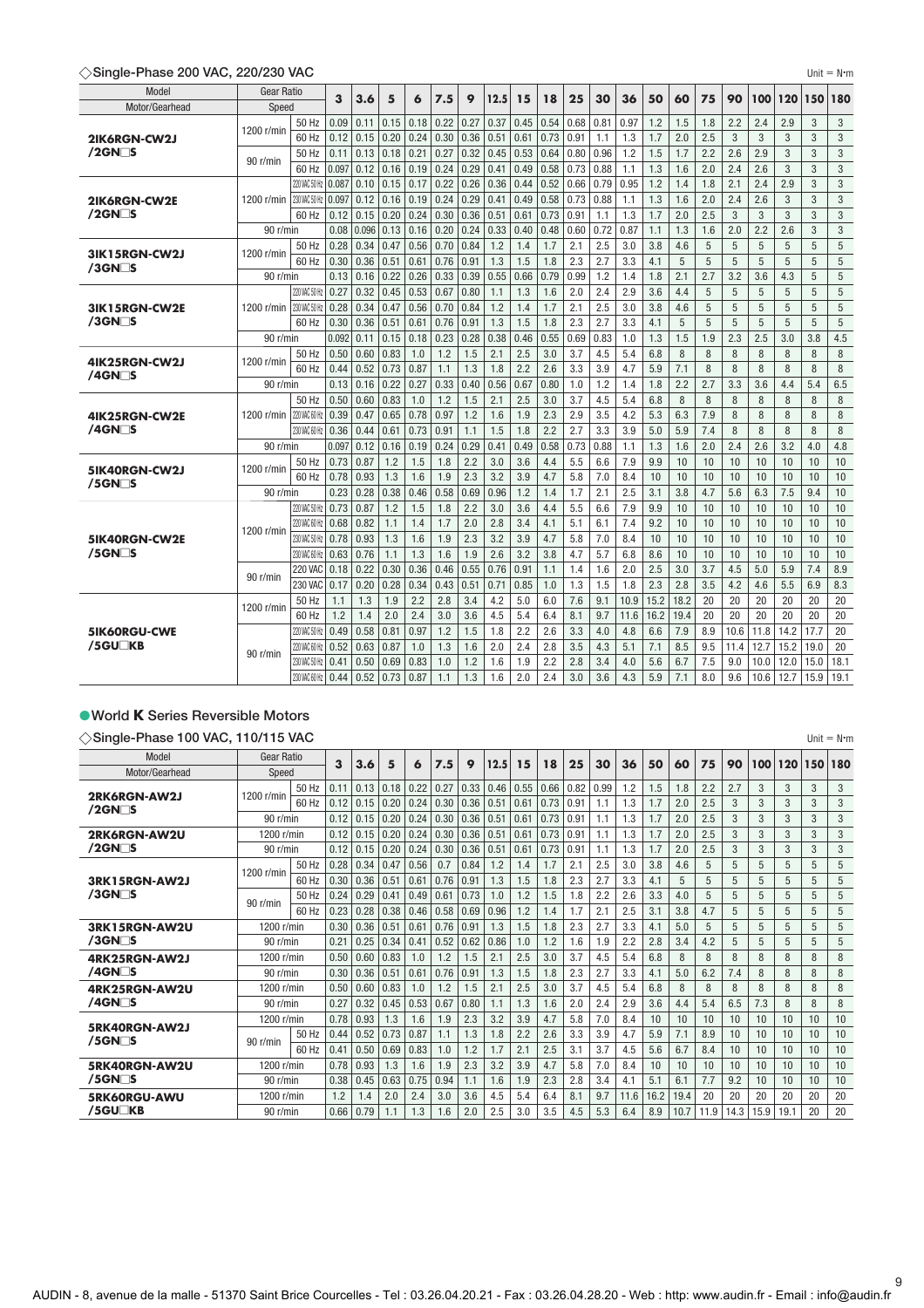**Single-Phase 200 VAC, 220/230 VAC** Unit Nm

| l Init | N•m |  |
|--------|-----|--|
|        |     |  |

| Model              | <b>Gear Ratio</b> |                          |       | 3.6<br>3 | 5    | 6    | 7.5  | 9    | 12.5 | 15   | 18   | 25   | 30   | 36   | 50   | 60   | 75   | 90   | 100  | 120  | 150 | 180            |
|--------------------|-------------------|--------------------------|-------|----------|------|------|------|------|------|------|------|------|------|------|------|------|------|------|------|------|-----|----------------|
| Motor/Gearhead     | Speed             |                          |       |          |      |      |      |      |      |      |      |      |      |      |      |      |      |      |      |      |     |                |
| 2RK6RGN-CW2J       | 1200 r/min        | 50 Hz                    | 0.097 | 0.12     | 0.16 | 0.19 | 0.24 | 0.29 | 0.41 | 0.49 | 0.58 | 0.73 | 0.88 | 1.1  | 1.3  | 1.6  | 2.0  | 2.4  | 2.6  | 3    | 3   | 3              |
| $/2$ GN $\Box$ S   |                   | 60 Hz                    | 0.12  | 0.14     | 0.19 | 0.23 | 0.29 | 0.35 | 0.49 | 0.58 | 0.70 | 0.88 | 1.1  | 1.3  | 1.6  | 1.9  | 2.4  | 2.9  | 3    | 3    | 3   | 3              |
|                    | 90 r/min          |                          | 0.12  | 0.15     | 0.20 | 0.24 | 0.30 | 0.36 | 0.51 | 0.61 | 0.73 | 0.91 | 1.1  | 1.3  | 1.7  | 2.0  | 2.5  | 3    | 3    | 3    | 3   | 3              |
|                    |                   | 220 VAC 50 Hz            | 0.10  | 0.12     | 0.17 | 0.20 | 0.26 | 0.31 | 0.43 | 0.51 | 0.61 | 0.77 | 0.92 | 1.1  | 1.4  | 1.7  | 2.1  | 2.5  | 2.8  | 3    | 3   | 3              |
| 2RK6RGN-CW2E       | 1200 r/min        | 230 VAC 50 Hz            | 0.11  | 0.13     | 0.19 | 0.22 | 0.28 | 0.34 | 0.47 | 0.56 | 0.67 | 0.84 | 1.0  | 1.2  | 1.5  | 1.8  | 2.3  | 2.7  | 3    | 3    | 3   | 3              |
| $/2$ GN $\Box$ S   |                   | 60 Hz                    | 0.12  | 0.15     | 0.20 | 0.24 | 0.30 | 0.36 | 0.51 | 0.61 | 0.73 | 0.91 | 1.1  | 1.3  | 1.7  | 2.0  | 2.5  | 3    | 3    | 3    | 3   | 3              |
|                    | 90 r/min          |                          | 0.12  | 0.15     | 0.20 | 0.24 | 0.30 | 0.36 | 0.51 | 0.61 | 0.73 | 0.91 | 1.1  | 1.3  | 1.7  | 2.0  | 2.5  | 3    | 3    | 3    | 3   | 3              |
|                    | 1200 r/min        |                          | 0.30  | 0.36     | 0.51 | 0.61 | 0.76 | 0.91 | 1.3  | 1.5  | 1.8  | 2.3  | 2.7  | 3.3  | 4.1  | 5    | 5    | 5    | 5    | 5    | 5   | 5              |
| 3RK15RGN-CW2J      |                   | 50 Hz                    | 0.26  | 0.31     | 0.43 | 0.51 | 0.64 | 0.77 | 1.1  | 1.3  | 1.5  | 1.9  | 2.3  | 2.8  | 3.5  | 4.2  | 5    | 5    | 5    | 5    | 5   | 5              |
| $/3$ GN $\Box$ S   | 90 r/min          | 60 Hz                    | 0.23  | 0.28     | 0.38 | 0.46 | 0.58 | 0.69 | 0.96 | 1.2  | 1.4  | 1.7  | 2.1  | 2.5  | 3.1  | 3.8  | 4.7  | 5    | 5    | 5    | 5   | $\overline{5}$ |
| 3RK15RGN-CW2E      | 1200 r/min        |                          | 0.30  | 0.36     | 0.51 | 0.61 | 0.76 | 0.91 | 1.3  | 1.5  | 1.8  | 2.3  | 2.7  | 3.3  | 4.1  | 5    | 5    | 5    | 5    | 5    | 5   | 5              |
| $/3$ GN $\Box$ S   | 90 r/min          |                          | 0.21  | 0.25     | 0.35 | 0.42 | 0.53 | 0.63 | 0.88 | 1.1  | 1.3  | 1.6  | 1.9  | 2.3  | 2.9  | 3.4  | 4.3  | 5    | 5    | 5    | 5   | 5              |
|                    | 1200 r/min        |                          | 0.50  | 0.60     | 0.83 | 1.0  | 1.2  | 1.5  | 2.1  | 2.5  | 3.0  | 3.7  | 4.5  | 5.4  | 6.8  | 8    | 8    | 8    | 8    | 8    | 8   | 8              |
| 4RK25RGN-CW2J      |                   | 50 Hz                    | 0.32  | 0.38     | 0.53 | 0.63 | 0.79 | 0.95 | 1.3  | 1.6  | 1.9  | 2.4  | 2.8  | 3.4  | 4.3  | 5.1  | 6.4  | 7.7  | 8    | 8    | 8   | 8              |
| $/4$ GN $\Box$ S   | 90 r/min          | 60 Hz                    | 0.30  | 0.36     | 0.51 | 0.61 | 0.76 | 0.91 | 1.3  | 1.5  | 1.8  | 2.3  | 2.7  | 3.3  | 4.1  | 5.0  | 6.2  | 7.4  | 8    | 8    | 8   | 8              |
|                    | 1200 r/min        |                          | 0.50  | 0.60     | 0.83 | 1.0  | 1.2  | 1.5  | 2.1  | 2.5  | 3.0  | 3.7  | 4.5  | 5.4  | 6.8  | 8    | 8    | 8    | 8    | 8    | 8   | 8              |
| 4RK25RGN-CW2E      |                   | 50 Hz                    | 0.28  | 0.34     | 0.47 | 0.56 | 0.70 | 0.84 | 1.2  | 1.4  | 1.7  | 2.1  | 2.5  | 3.0  | 3.8  | 4.6  | 5.7  | 6.8  | 7.6  | 8    | 8   | 8              |
| $/4$ GN $\Box$ S   | 90 r/min          | 60 Hz                    | 0.27  | 0.32     | 0.45 | 0.53 | 0.67 | 0.80 | 1.1  | 1.3  | 1.6  | 2.0  | 2.4  | 2.9  | 3.6  | 4.4  | 5.4  | 6.5  | 7.3  | 8    | 8   | 8              |
| 5RK40RGN-CW2J      | 1200 r/min        |                          | 0.78  | 0.93     | 1.3  | 1.6  | 1.9  | 2.3  | 3.2  | 3.9  | 4.7  | 5.8  | 7.0  | 8.4  | 10   | 10   | 10   | 10   | 10   | 10   | 10  | 10             |
| $/5$ GN $\Box$ S   | 90 r/min          |                          | 0.49  | 0.58     | 0.81 | 0.97 | 1.2  | 1.5  | 2.0  | 2.4  | 2.9  | 3.7  | 4.4  | 5.3  | 6.6  | 7.9  | 9.9  | 10   | 10   | 10   | 10  | 10             |
|                    | 1200 r/min        |                          | 0.78  | 0.93     | 1.3  | 1.6  | 1.9  | 2.3  | 3.2  | 3.9  | 4.7  | 5.8  | 7.0  | 8.4  | 10   | 10   | 10   | 10   | 10   | 10   | 10  | 10             |
| 5RK40RGN-CW2E      |                   | 220 VAC 50 Hz            | 0.44  | 0.52     | 0.73 | 0.87 | 1.1  | 1.3  | 1.8  | 2.2  | 2.6  | 3.3  | 3.9  | 4.7  | 5.9  | 7.1  | 8.9  | 10   | 10   | 10   | 10  | 10             |
| $/5$ GN $\Box$ S   | 90 r/min          | 220 VAC 60 Hz<br>230 VAC | 0.41  | 0.50     | 0.69 | 0.83 | 1.0  | 1.2  | 1.7  | 2.1  | 2.5  | 3.1  | 3.7  | 4.5  | 5.6  | 6.7  | 8.4  | 10   | 10   | 10   | 10  | 10             |
| 5RK60RGU-CWE       | 1200 r/min        |                          | 1.2   | 1.4      | 2.0  | 2.4  | 3.0  | 3.6  | 4.5  | 5.4  | 6.4  | 8.1  | 9.7  | 11.6 | 16.2 | 19.4 | 20   | 20   | 20   | 20   | 20  | 20             |
| /5GU <sub>KB</sub> | 90 r/min          |                          | 0.68  | 0.82     | 1.1  | 1.4  | 1.7  | 2.0  | 2.6  | 3.1  | 3.7  | 4.6  | 5.5  | 6.7  | 9.2  | 11.1 | 12.4 | 14.9 | 16.5 | 19.8 | 20  | 20             |

# **Permissible Overhung Load and Permissible Thrust Load**

Motor (Round Shaft Type) ➜ Page 24 Gearhead → Page 24

# **Permissible Load Inertia of Gearhead: J**

→ Page 24

AUDIN - 8, avenue de la malle - 51370 Saint Brice Courcelles - Tel : 03.26.04.20.21 - Fax : 03.26.04.28.20 - Web : http: www.audin.fr - Email : info@audin.fr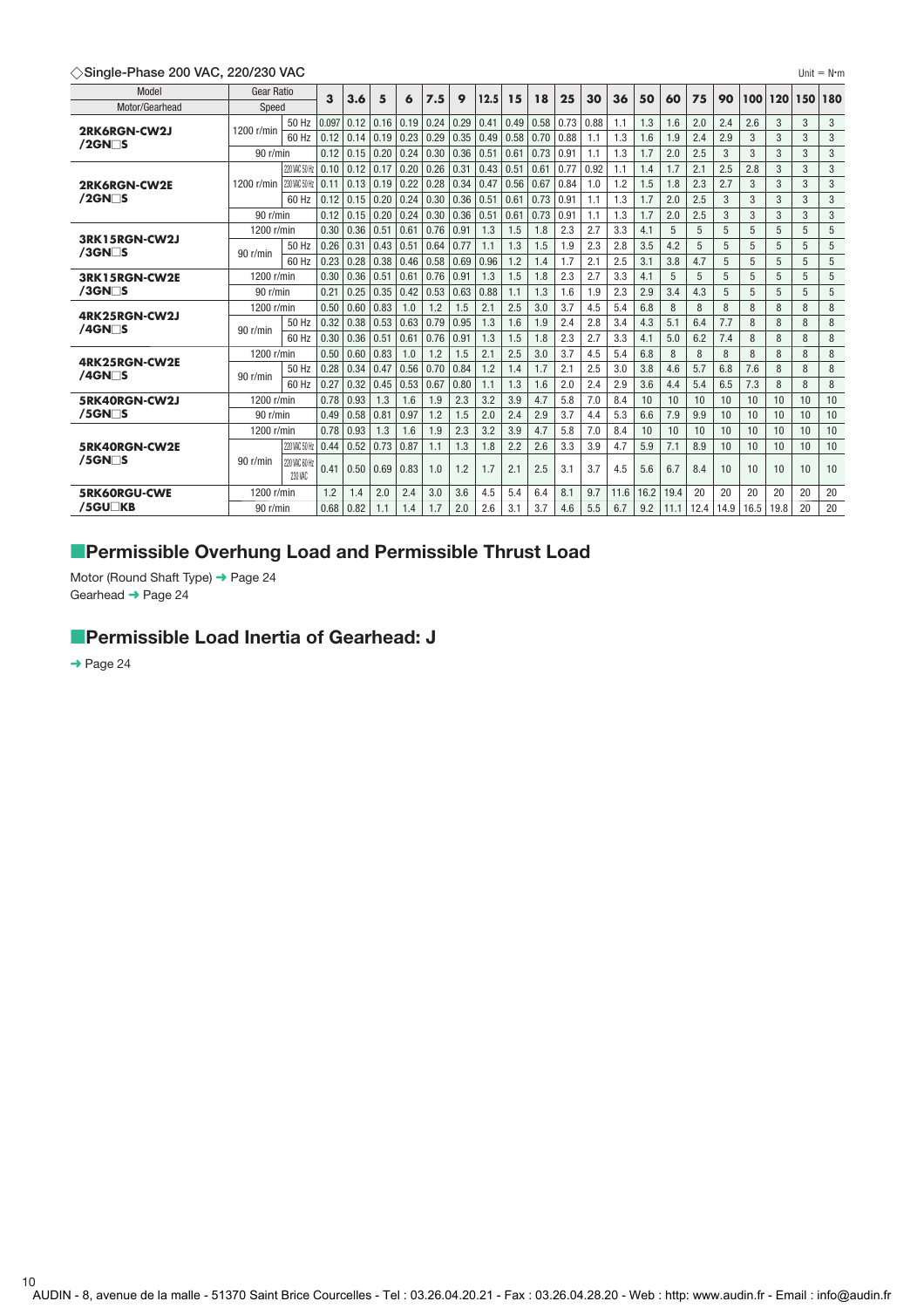# **Speed - Torque Characteristics**

#### $\bullet$  **Induction Motor**

#### $\diamondsuit$ **Single-Phase 100 VAC**  $\textcolor{red}{\big|}\textcolor{red}{\text{---}}$ **100 VAC 50 Hz**  $\textcolor{red}{\text{---}}$ **100 VAC 60 Hz 2IK6RGN(A)-AW2J/ES01** 100 Permissible Torque when Gearhead is Attached 80 Torque [mN-m] Torque [mN·m] 60 40 60 Hz Safe-Operation Line 50 Hz Safe-Operation Line  $\overline{2}$

500 1000 1500 1800 Speed [r/min]



# **4IK25RGN(A)-AW2J/ES01**



#### **5IK40RGN(A)-AW2J/ES01**

 $\overline{0}$ 



#### ◯Single-Phase 110/115 VAC  $\boxed{\phantom{15mm}}$  110 VAC 60 Hz  $\phantom{10mm}-\phantom{110}$  VAC 60 Hz

#### **2IK6RGN(A)-AW2U/ES01**



#### **5IK40RGN(A)-AW2U/ES01**



#### **3IK15RGN(A)-AW2U/ES01**



#### **5IK60RGU(A)-AWU/ES01**



#### **4IK25RGN(A)-AW2U/ES01**

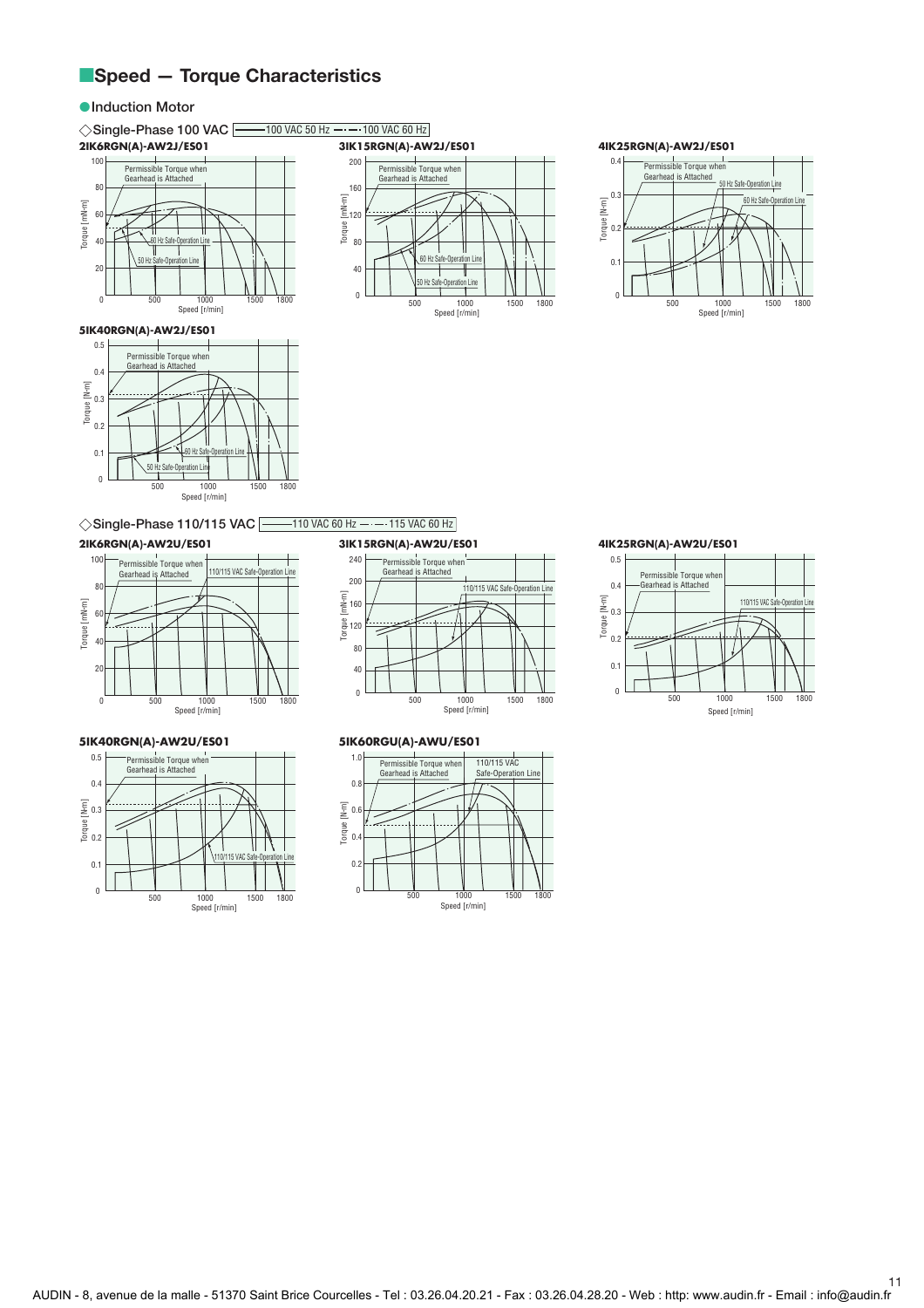





#### **5IK40RGN(A)-CW2J/ES02**



◇ Single-Phase 220/230 VAC 2202230 VAC 50Hz 230 VAC 50 Hz 220 VAC 60 Hz 220 VAC 60 Hz

#### **2IK6RGN(A)-CW2E/ES02**



#### **5IK40RGN(A)-CW2E/ES02**



#### **3IK15RGN(A)-CW2E/ES02**



#### **4IK25RGN(A)-CW2E/ES02** ssible Torque when



#### **5IK60RGU(A)-CWE/ES02**



12

AUDIN - 8, avenue de la malle - 51370 Saint Brice Courcelles - Tel : 03.26.04.20.21 - Fax : 03.26.04.28.20 - Web : http: www.audin.fr - Email : info@audin.fr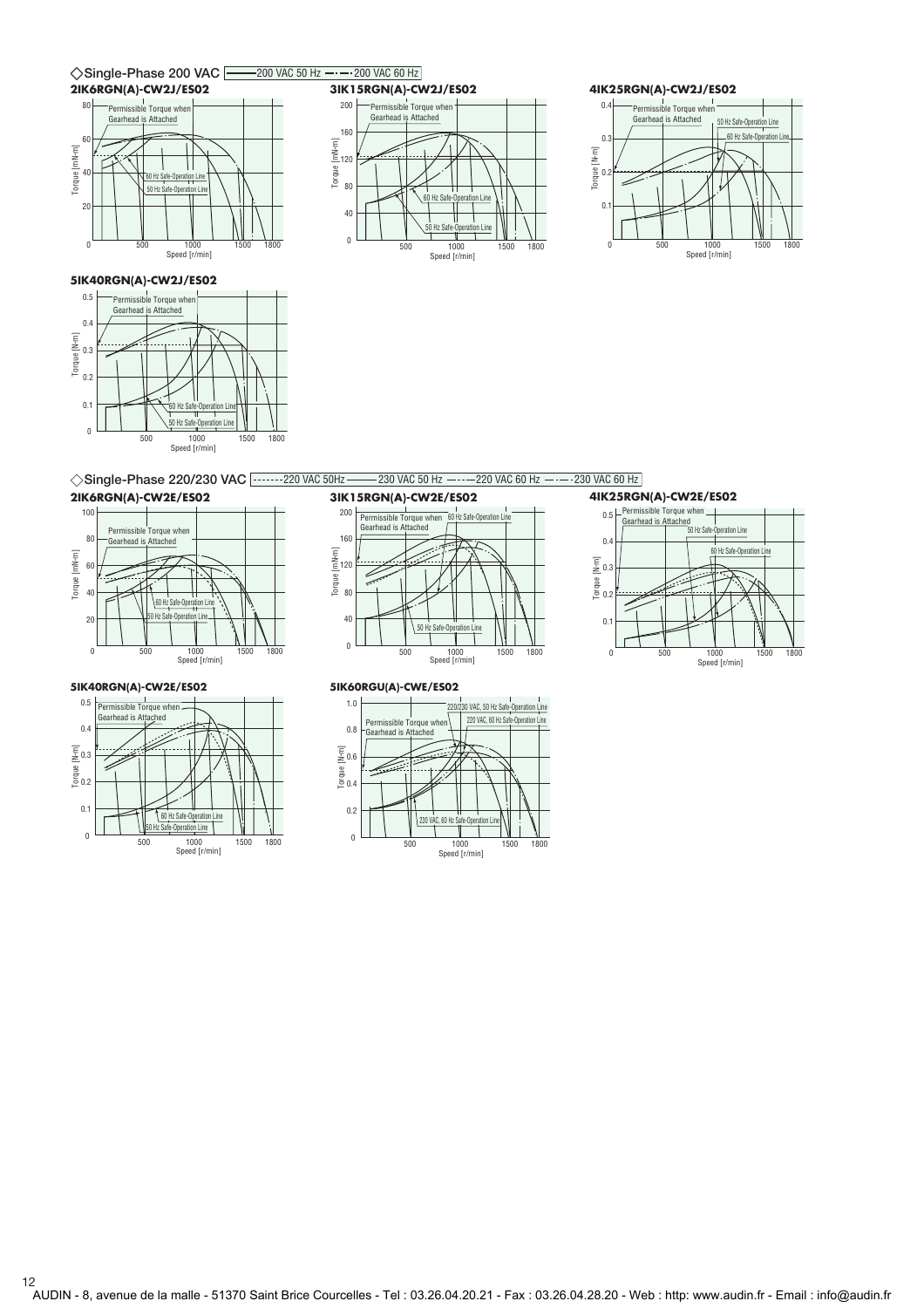#### **Reversible Motor**

# $\diamondsuit$ **Single-Phase 100 VAC**  $\textcolor{red}{\bigcup_{\hspace{0.5mm}-\textbf{100\ VAC}}}\,$  **50 Hz**  $\textcolor{red}{\textbf{---}}$  **100 VAC 60 Hz**



#### **5RK40RGN(A)-AW2J/ES01**





#### **4RK25RGN(A)-AW2J/ES01**



# ◯Single-Phase 110/115 VAC  $\boxed{\phantom{15mm}}$  110 VAC 60 Hz  $\phantom{11mm}}$  ----115 VAC 60 Hz



#### **5RK40RGN(A)-AW2U/ES01**



#### **3RK15RGN(A)-AW2U/ES01** Torque [mN·m] Speed [r/min] 110/115 VAC Safe-Operation Line 40 80 120 160 240 200 0 500 1000 1500 1800 Permissible Torque when Gearhead is Attached

#### **5RK60RGU(A)-AWU/ES01**





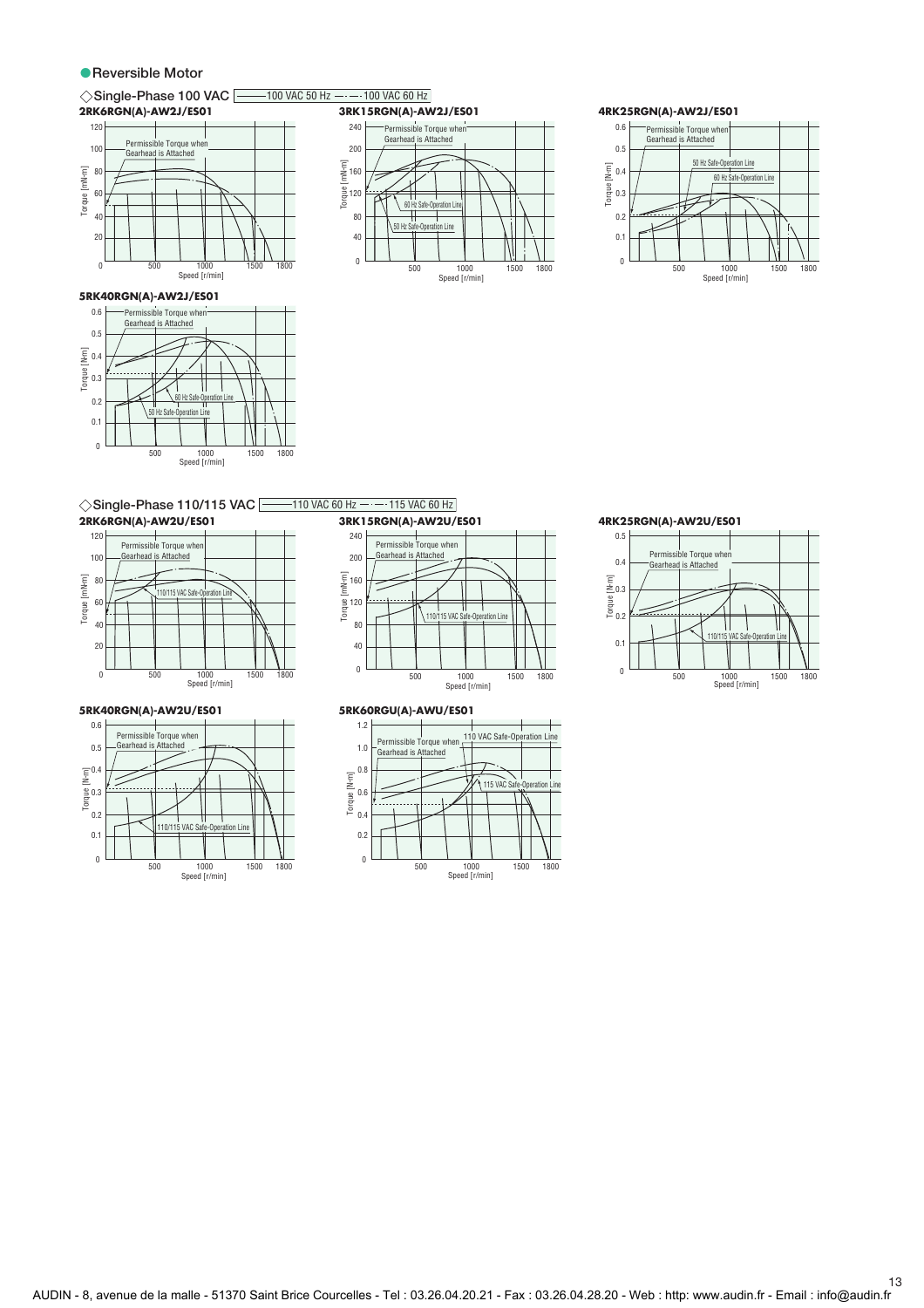





**5RK40RGN(A)-CW2J/ES02**



◇ Single-Phase 220/230 VAC 2202020 VAC 50Hz 230 VAC 50 Hz 220 VAC 60 Hz 220 VAC 60 Hz

**2RK6RGN(A)-CW2E/ES02**



#### **5RK40RGN(A)-CW2E/ES02**



# **3RK15RGN(A)-CW2E/ES02**





**5RK60RGU(A)-CWE/ES02**

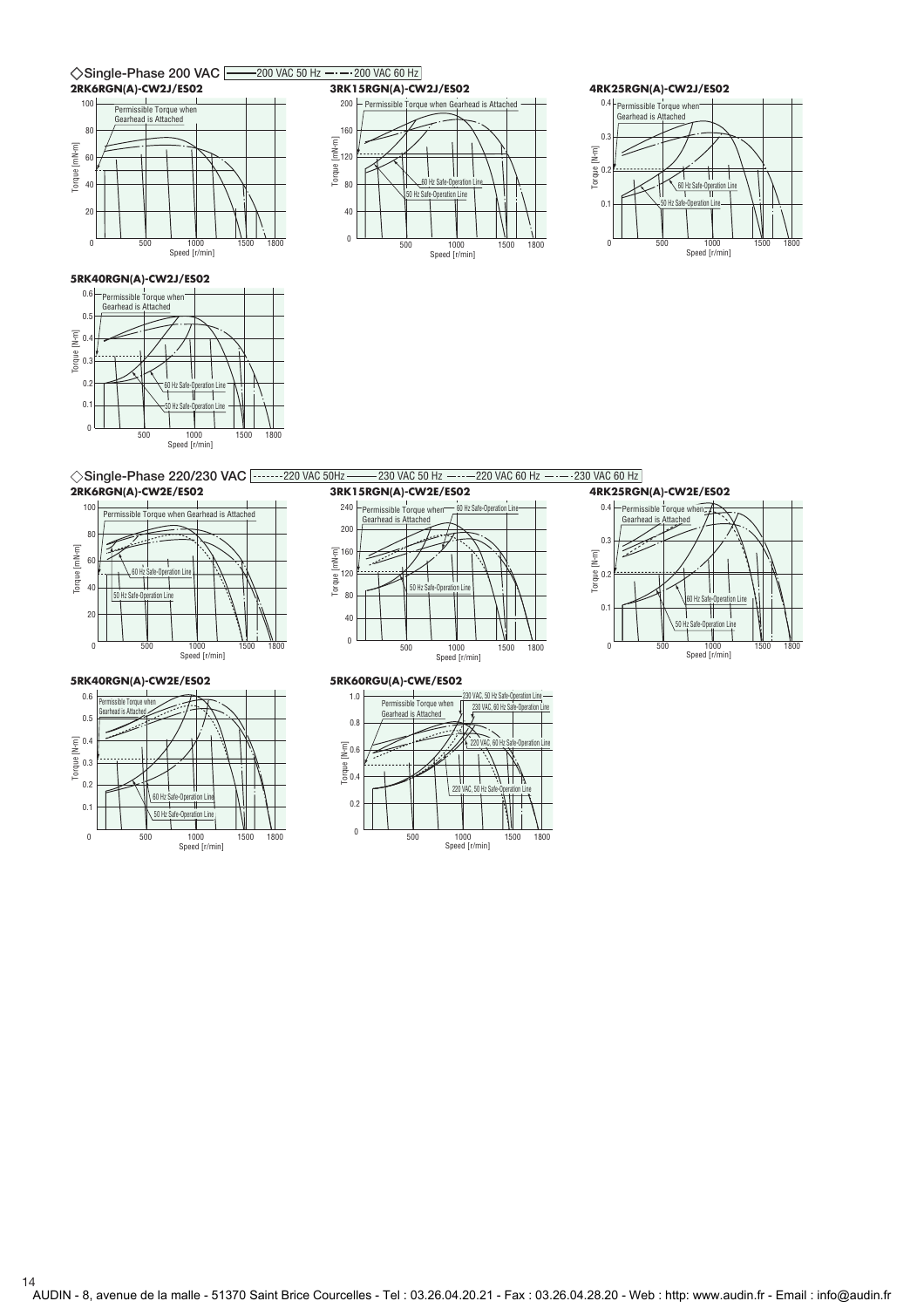# **Dimensions** (Unit = mm)

#### **Speed Controller** ● Speed Controller **Controller External Speed Potentiometer Controller Controller**

### **ES01**, **ES02**

#### Mass: 0.18 kg



#### **World K Series**

Mounting screws are included with gearheads.

#### **Motor/Gearhead**





Mass: 20 g



Recommended thickness of a mounting plate is a maximum 4.5 mm.

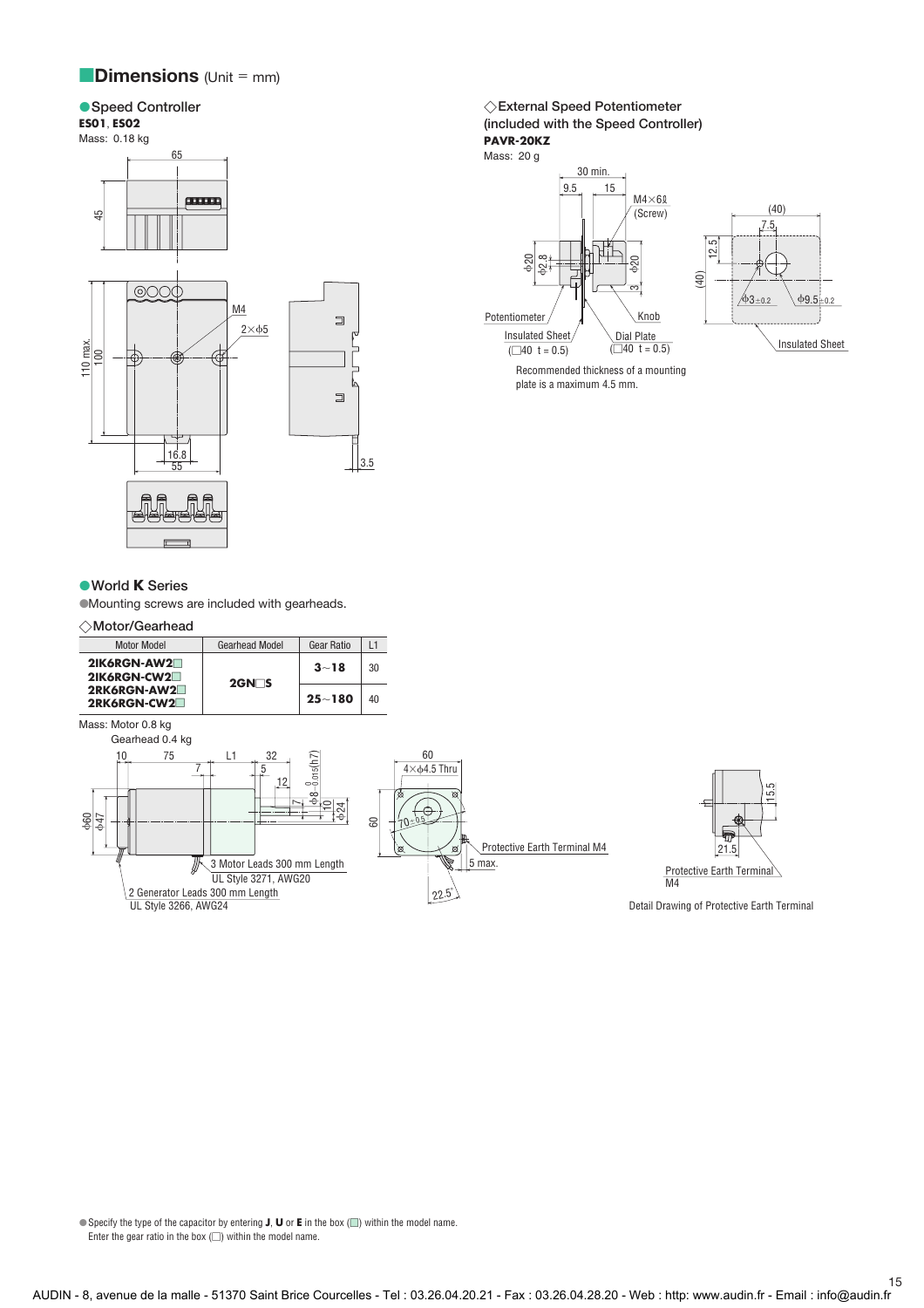#### **Shaft Section of Round Shaft Type Decimal Gearhead**

The motor's dimensions (excluding the shaft section) are the same

### as those of the pinion shaft types.

#### **2IK6RA-AW2**-, **2IK6RA-CW2**- **2RK6RA-AW2**-, **2RK6RA-CW2**-



**Motor/Gearhead**





Can be connected to **GN** pinion shaft type. **2GN10XS**

#### Mass: 0.2 kg





# $\diamondsuit$ Key and Key Slot **(The key is included with the gearhead)**



#### **Shaft Section of Round Shaft Type Decimal Gearhead**

The motor's dimensions (excluding the shaft section) are the same as those of the pinion shaft types.

#### **3IK15RA-AW2**-, **3IK15RA-CW2**- **3RK15RA-AW2**-, **3RK15RA-CW2**-

Mass: 1.2 kg



◇Decimal Gearhead

Can be connected to **GN** pinion shaft type. **3GN10XS** Mass: 0.3 kg



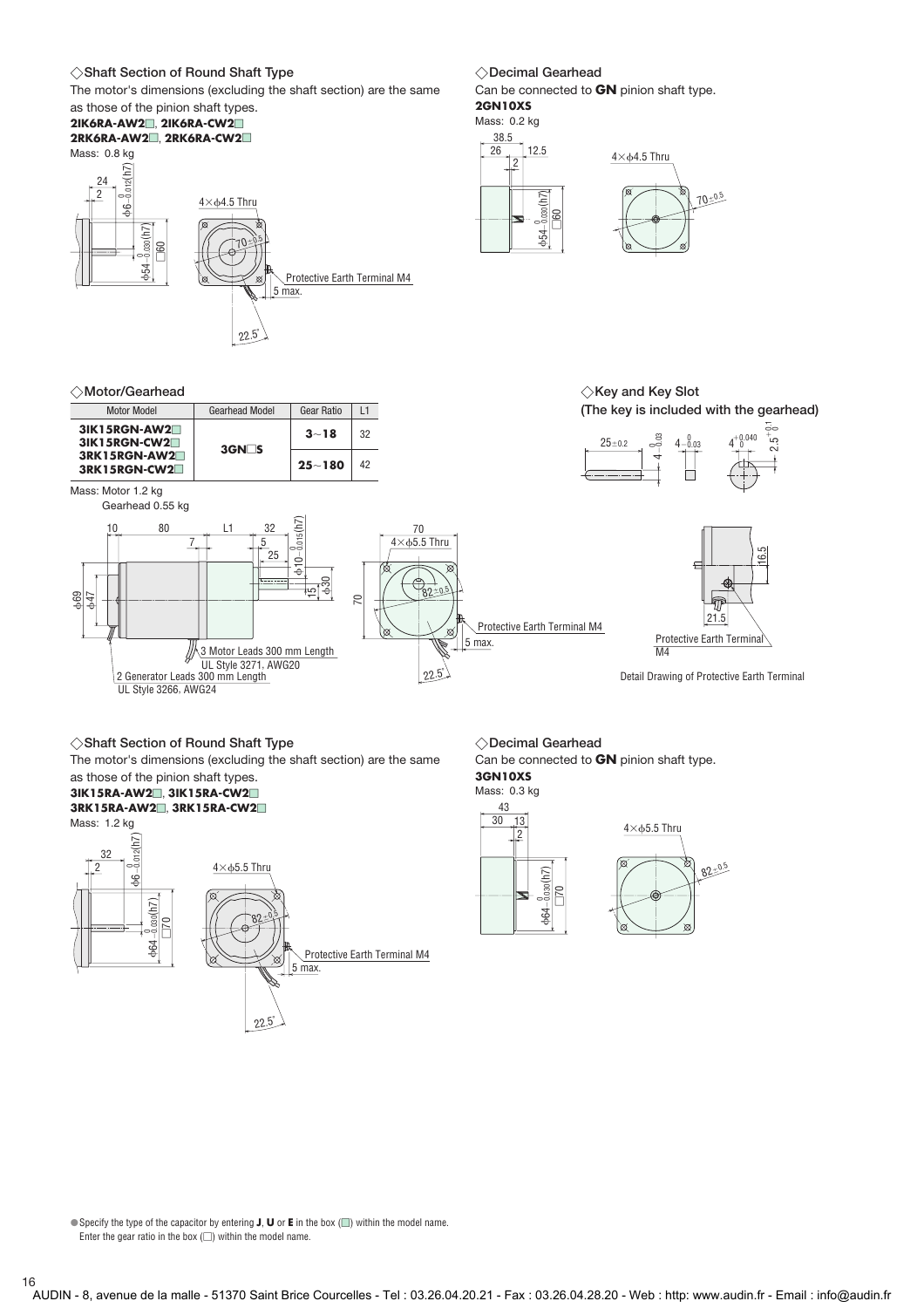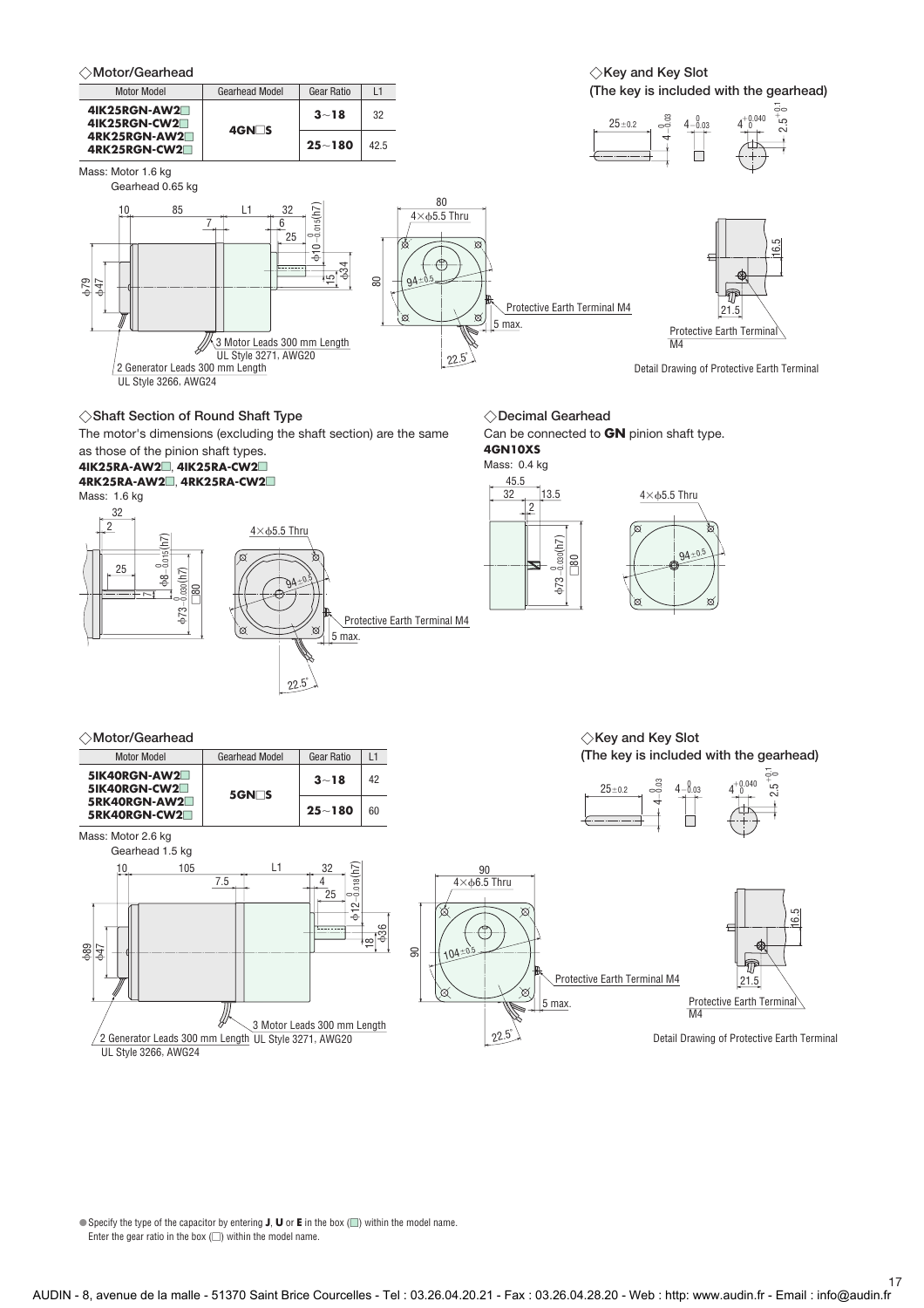#### **Shaft Section of Round Shaft Type Decimal Gearhead**

The motor's dimensions (excluding the shaft section) are the same

#### as those of the pinion shaft types. **5IK40RA-AW2**-, **5IK40RA-CW2**-







22.5˚

◇Decimal Gearhead

Can be connected to **GN** pinion shaft type. **5GN10XS**

#### Mass: 0.6 kg 55

37 18

2



**Motor/Gearhead**



 **Key and Key Slot (The key is included with the gearhead)**  0.040



Mass: Motor 3.2 kg Gearhead 1.5 kg



✽Conductors

3 Motor Leads: UL Style 3266, AWG20

2 Fan Leads: UL Style 3266, AWG24

2 Generator Leads: UL Style 3266, AWG24

#### **Shaft Section of Round Shaft Type Decimal Gearhead**

The motor's dimensions (excluding the shaft section) are the same as those of the pinion shaft types.

#### **5IK60RA-AWU**, **5IK60RA-CWE 5RK60RA-AWU**, **5RK60RA-CWE**

Mass: 3.2 kg



◇Decimal Gearhead

Can be connected to **GU** pinion shaft type. **5GU10XKB**

Mass: 0.6 kg

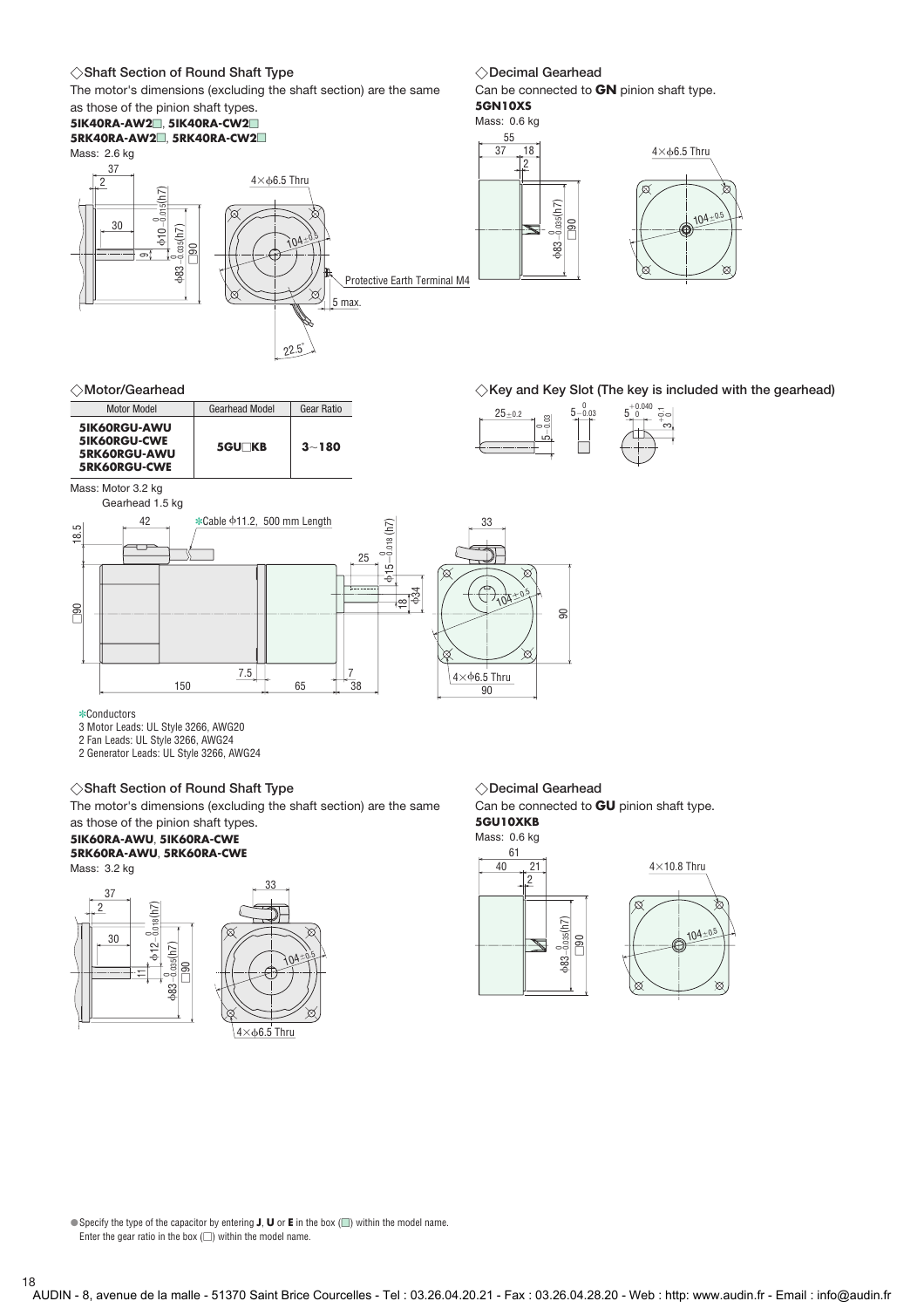#### **Capacitor (Included with the motor)**





 $\diamondsuit$ **Capacitor Dimensions** (unit  $=$  mm)

#### **Induction Motor**

| Model                    | Capacitor        |    | Dimensions (mm) |      | <b>Mass</b> | <b>Dimension</b> |
|--------------------------|------------------|----|-----------------|------|-------------|------------------|
| <b>Pinion Shaft Type</b> | Model            | A  | B               | C    | (g)         | No.              |
| 2IK6RGN-AW2J             | CH35FAUL2        | 31 | 17              | 27   | 25          |                  |
| 2IK6RGN-AW2U             | CH25FAUL2        | 31 | 17              | 27   | 25          |                  |
| 2IK6RGN-CW2J             | CH08BFAUL        | 31 | 17              | 27   | 20          |                  |
| 2IK6RGN-CW2E             | CH06BFAUL        | 31 | 14.5            | 23.5 | 15          |                  |
| <b>3IK15RGN-AW2J</b>     | CH55FAUL2        | 38 | 21              | 31   | 40          |                  |
| <b>3IK15RGN-AW2U</b>     | CH45FAUL2        | 37 | 18              | 27   | 30          |                  |
| 31K15RGN-CW2J            | CH15BFAUL        | 38 | 21              | 31   | 35          |                  |
| 3IK15RGN-CW2E            | CH10BFAUL        | 37 | 18              | 27   | 30          |                  |
| 4IK25RGN-AW2J            | CH80CFAUL2       | 48 | 21              | 31   | 45          | ➀                |
| 4IK25RGN-AW2U            | CH65CFAUL2       | 48 | 19              | 29   | 40          |                  |
| 4IK25RGN-CW2J            | CH20BFAUL        | 48 | 19              | 29   | 35          |                  |
| 4IK25RGN-CW2E            | CH15BFAUL        | 38 | 21              | 31   | 35          |                  |
| 5IK40RGN-AW2J            | CH110CFAUL2      | 58 | 21              | 31   | 50          |                  |
| 5IK40RGN-AW2U            | CH90CFAUL2       | 48 | 22.5            | 31.5 | 45          |                  |
| 5IK40RGN-CW2J            | CH30BFAUL        | 58 | 21              | 31   | 50          |                  |
| 51K40RGN-CW2E            | CH23BFAUL        | 48 | 21              | 31   | 40          |                  |
| <b>5IK60RGU-AWU</b>      | CH180CFAUL       | 58 | 23.5            | 37   | 70          |                  |
| 5IK60RGU-CWE             | <b>CH40BFAUL</b> | 58 | 23.5            | 37   | 70          | ②                |
|                          |                  |    |                 |      |             |                  |

A capacitor cap is included with a capacitor.

The capacitors for round shaft type motors are the same as those of pinion shaft type motors with the same output and voltage.

|  |  | • Reversible Motor |  |
|--|--|--------------------|--|
|--|--|--------------------|--|

| Model                    | Capacitor              |    | Dimensions (mm) |    | <b>Mass</b> | Dimension |
|--------------------------|------------------------|----|-----------------|----|-------------|-----------|
| <b>Pinion Shaft Type</b> | Model                  | A  | B               | C  | (g)         | No.       |
| 2RK6RGN-AW2J             | CH45FAUL2              | 37 | 18              | 27 | 30          |           |
| 2RK6RGN-AW2U             | CH35FAUL2              | 31 | 17              | 27 | 25          |           |
| 2RK6RGN-CW2J             | CH10BFAUL              | 37 | 18              | 27 | 30          |           |
| 2RK6RGN-CW2E             | CH08BFAUL              | 31 | 17              | 27 | 20          |           |
| 3RK15RGN-AW2J            | CH75CFAUL2             | 48 | 21              | 31 | 45          |           |
| 3RK15RGN-AW2U            | CH60CFAUL2             | 38 | 21              | 31 | 40          |           |
| 3RK15RGN-CW2J            | CH18BFAUL              | 38 | 21              | 31 | 35          | ⋒         |
| 3RK15RGN-CW2E            | CH15BFAUL              | 38 | 21              | 31 | 35          |           |
| 4RK25RGN-AW2J            | CH100CFAUL2            | 58 | 21              | 31 | 50          |           |
| 4RK25RGN-AW2U            | CH80CFAUL2             | 48 | 21              | 31 | 45          |           |
| 4RK25RGN-CW2J            | CH30BFAUL              | 58 | 21              | 31 | 50          |           |
| 4RK25RGN-CW2E            | CH <sub>25</sub> BFAUL | 48 | 21              | 31 | 45          |           |
| 5RK40RGN-AW2J            | CH160CFAUL2            | 58 | 23.5            | 37 | 75          | ②         |
| 5RK40RGN-AW2U            | CH120CFAUL2            | 58 | 22              | 35 | 60          | ⊕         |
| 5RK40RGN-CW2J            | CH40BFAUL              | 58 | 23.5            | 37 | 70          | ②         |
| 5RK40RGN-CW2E            | CH35BFAUL              | 58 | 22              | 35 | 55          | ⊕         |
| 5RK60RGU-AWU             | CH200CFAUL             | 58 | 29              | 41 | 95          |           |
| <b>5RK60RGU-CWE</b>      | <b>CH50BFAUL</b>       | 58 | 29              | 41 | 85          | ②         |

A capacitor cap is included with a capacitor.

The capacitors for round shaft type motors are the same as those of pinion shaft type motors with the same output and voltage.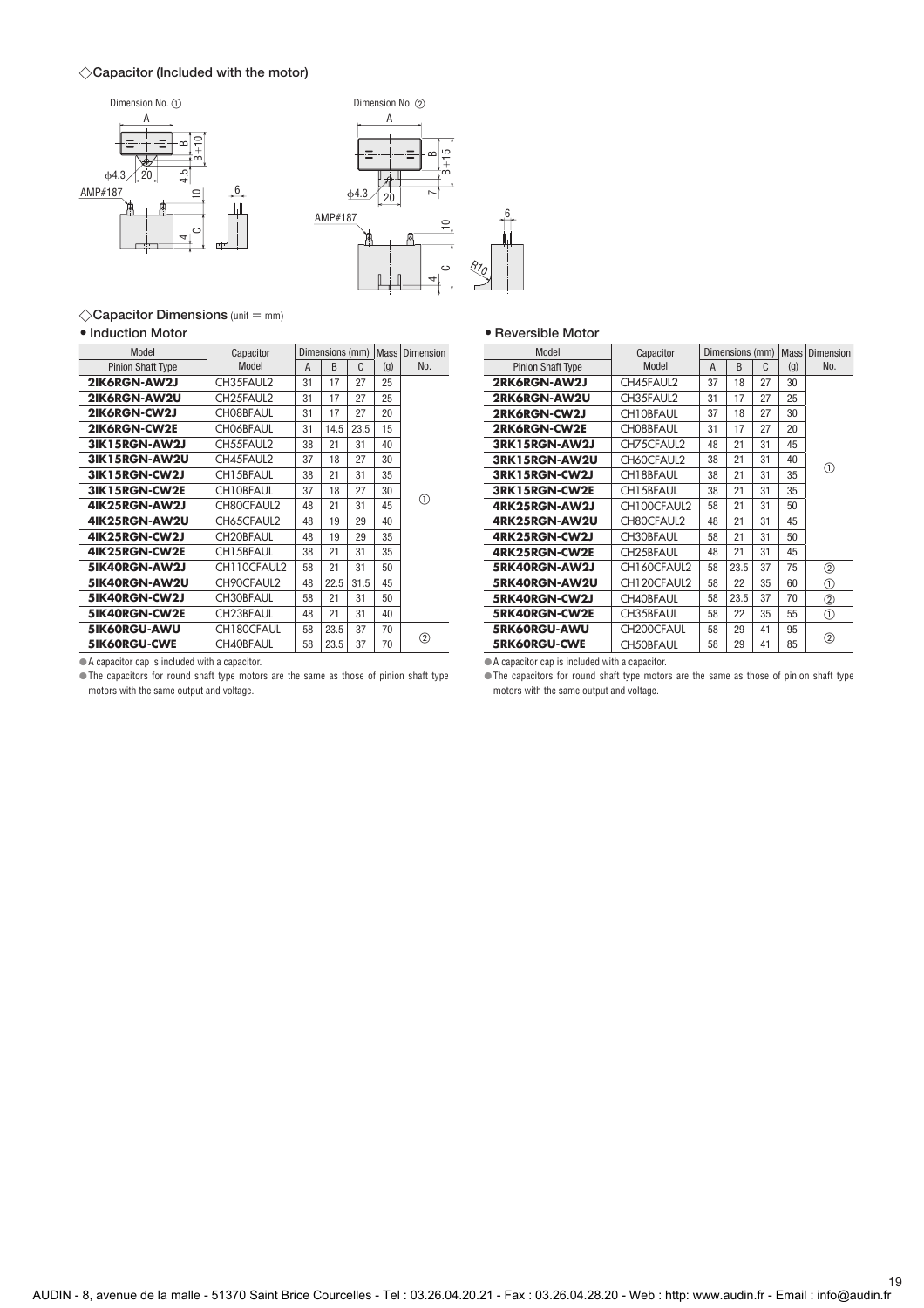# **Connection and Operation**

# **Names and Functions of Speed Controller Parts**

The illustration shows the cover removed. Install the cover after connection.





#### **Connection Diagrams**

 **Uni-Directional Operation** 

**(When using internal speed potentiometer)** 



For uni-directional operation, connect the red lead to motor connection terminal 5, and the white lead to terminal 6. In this case, the motor rotates in the clockwise direction, as seen from the motor's output-shaft side.

If you connect the white lead to terminal 5, and the red lead to terminal 6, the motor rotates in the counterclockwise direction, as seen from the motor's output-shaft side. When using external speed potentiometer, see page 22.

#### **Specifications of the Switches and Fuse**

|  |  | $\Box$ POWER LED (POWER) |  |  |
|--|--|--------------------------|--|--|
|--|--|--------------------------|--|--|

- Turns on (green) while power is being supplied.
- -2 **Internal speed potentiometer (SPEED)**
- Sets the motor's operating speed. -3 **Acceleration time potentiometer (ACCEL)**
- Sets the acceleration time for motor startup.
- -4 **Deceleration time potentiometer (DECEL)** Sets the deceleration time for motor stop.
- -5 **Control input terminal**
- S1 Common terminal for running and braking S2 Run/Stop input
- Runs (OFF) or stops (ON) the motor. S3 Run/Brake input
- Runs (OFF) or brakes (ON) the motor.
- S4, S5, S6 Speed potentiometer inputs
- When S4 and S5 are shorted, the speed can be set using the internal speed potentiometer  $(INT-VR)$
- When S4 and S5 are open, the speed can be set using an external speed potentiometer (EXT-VR) .
- When using an external speed potentiometer, connect it to S4 and S6.
- -6 **Power connection terminal (terminals 2 and 3)**
- -7 **Motor connection terminal (terminals 4, 5 and 6)**
- -8 **Generator connection terminal (terminals 10 and 11)**
- -9 **FG terminal (terminal 1)**
- $\diamondsuit$ Bi-Directional Operation **(When using internal speed potentiometer)**





Power Supply Voltage 100/110/115 VAC (**ES01**) 200/220/230 VAC (**ES02**) SW1 250 VAC 5 A 250 VAC 5 A 250 VAC 5 A 250 VAC 5 A 250 VAC 5 A 250 VAC 5 A SW2, SW3 2008 18 VDC 1 mA SW4 125 VAC 10 A 250 VAC 5 A R<sub>0</sub>, C<sub>0</sub> (Surge suppressor) 200  $\Omega$ , Co=0.1 $\sim$ 0.2  $\mu$ F, 200 WV contracts and the contracts of Ro=5 $\sim$ 200  $\Omega$ , Co=0.1 ${\sim}$ 0.2  $\mu$ F, 400 WV Fuse Product certified under the UL/CSA248-14 standard or equivalent. 250 VAC 10 A Product certified under the UL/CSA248-14 standard or equivalent. 250 VAC 5 A

**Notes:** 

The control input terminals are not insulated from the AC power supply. Any equipment (programmable controller, relay and/or switch) that will be connected to the control input terminals must have contact ratings of 18 VDC and 1 mA min. Do not use a transistor output type controller.

 $\bullet$  The length of the cable connecting the motor and speed controller should be no more than 10 m. The length of the control cable should be no more than 2 m and as short as possible.

Connect a surge suppressor across SW4. Oriental Motor also provides an optional **EPCR1201-2** CR circuit for surge suppression. ➜ Page 27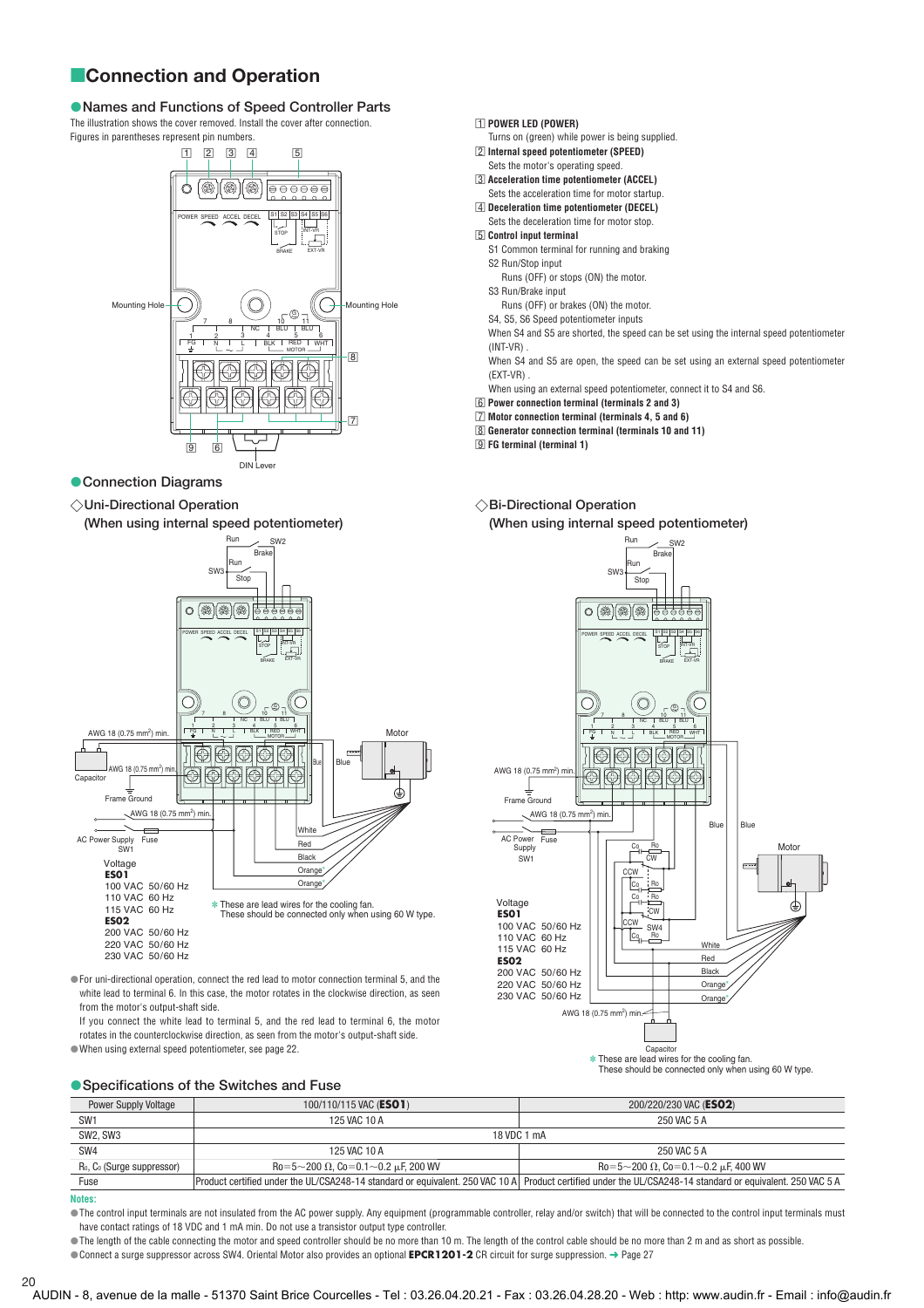#### **Timing Chart**

The timing chart below shows an example of switching between two speed levels when the high speed and low speed are selected via the internal and external speed potentiometers, respectively.



✽1 Case where the acceleration and deceleration times are set longer by turning each potentiometer clockwise. ✽2 In case SW2 and SW3 are turned on at the same time, Brake Input (SW2) is given priority.

#### **Run/Brake, Stop**

Setting SW2/SW3 to "Run" (OFF) causes the motor to rotate at the speed set via the speed potentiometers.

Setting SW2 to "Brake" (ON) during operation causes the motor to stop instantaneously.

Setting SW3 to "Stop" (ON) during operation causes the motor to coast to a stop.

| Run/Stop Input | Run/Brake Input | <b>Motor Operation</b>    |
|----------------|-----------------|---------------------------|
| 0FF            | 0FF             | Run                       |
| 0FF            | ΩN              | <b>Instantaneous Stop</b> |
| ٦N             | <b>OFF</b>      | Coasts to a Stop*         |

**∗The deceleration time set with a potentiometer is longer than the time which motor coasts** to a stop, motor will stop with deceleration time.

The braking function (current through the motor) is only active for approximately 0.4 seconds after the Run/Brake input is turned ON. Do not switch over to SW2, SW3, SW4 within 0.5 seconds, otherwise damage to the speed controller may be resulted.

#### **Switching the Direction of Rotation**

SW4 is used to switch the motor's direction of rotation. When SW4 is set to CW, the motor rotates in the clockwise direction, as seen from the motor's output-shaft side. When SW4 is set to CCW, the motor rotates in the counterclockwise direction, as seen from the motor's output-shaft side.

- Be sure to connect a surge suppressor to SW4. Failure to do so may damage the speed controller. Oriental Motor also provides an optional **EPCR1201-2** CR circuit for surge suppression. **→** Page 27
- Instant switching between forward and reverse operation is possible with a reversible motor.
- For bi-directional operation of an induction motor, switch the rotating direction after the motor has come to a complete stop.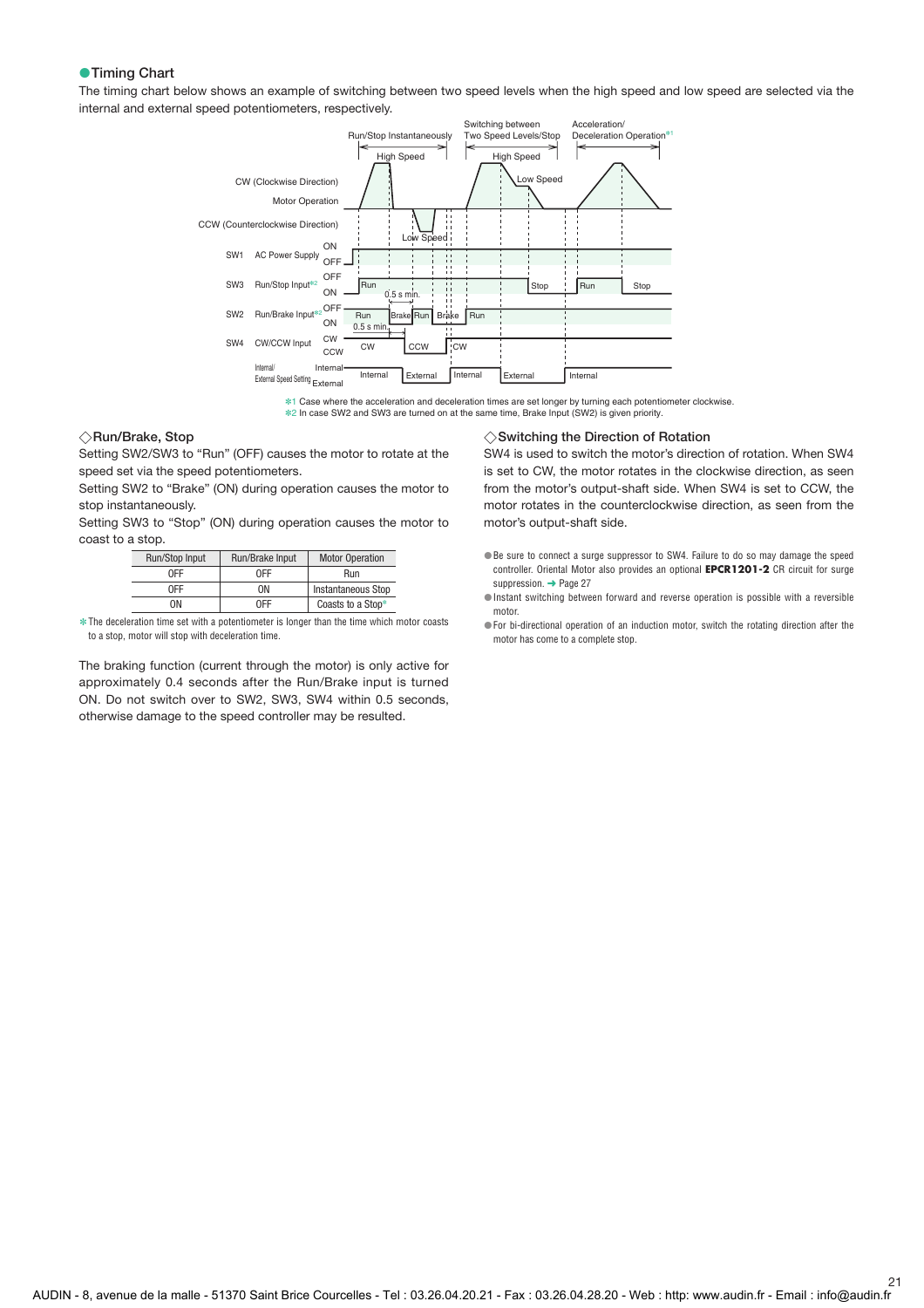#### **Speed Setting Methods**

The following two methods of setting speed can be used. Multi-motor control or DC voltage control cannot be used.

#### **Internal Speed Potentiometer**

The setting range is from 90 to 1400 r/min at 50 Hz or 90 to 1600 r/min at 60 Hz.

Short the speed potentiometer input terminals S4 and S5. Turning the potentiometer clockwise will set a faster speed. The factory setting is 0 r/min.





#### Internal Speed Potentiometer

**External Speed Potentiometer (included)** 

Open the speed potentiometer input terminals S4 and S5. Before connecting, turn the dial on the external speed potentiometer counterclockwise to set the speed to 0 r/min. Turning the dial clockwise will set a faster speed.



#### **Note:**

Do not operate multiple speed controllers with a single external speed potentiometer. Doing so may damage the speed controllers.

#### **Two-Level Speed Control**

The motor can be controlled over two speed levels by switching between the internal and external speed potentiometers. Setting SW (speed-setting selection) selects the internal speed potentiometer or external speed potentiometer.



#### **Note:**

The control input terminals are not insulated from the AC power supply. Any equipment (programmable controller, relay and/or switch) that will be connected to the control input terminals must have contact ratings of 18 VDC and 1 mA min. Do not use a transistor output type programmable controller.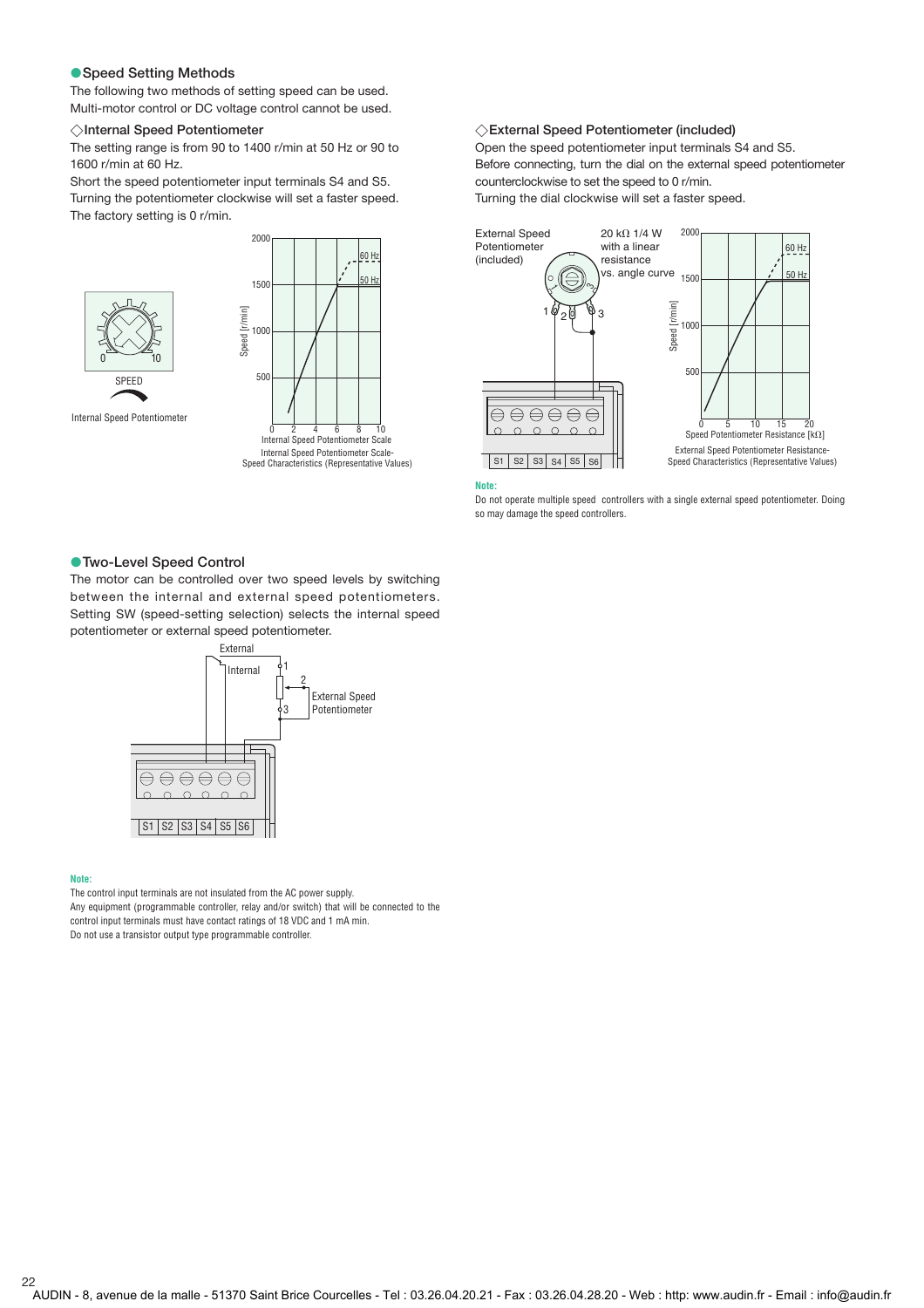#### **Acceleration and Deceleration Operation**

Equipment and loads are subject to large acceleration/deceleration force when starting, stopping, and changing speeds. When you want to accelerate/decelerate without any accompanying shock, the acceleration/deceleration time can be extended using the acceleration/ deceleration function. The acceleration/deceleration time can be set using acceleration/deceleration time potentiometers built into the controller. The setting range is approx. 0.5 to 10 seconds (at 1000 r/min, with no inertial load).

However, when the load inertia is large, the deceleration time cannot be set at a shorter time than when the motor is stopped naturally.

#### **Acceleration**

The acceleration function is activated at start or when the speed is switched to the higher setting in a two-level speed control.

Turning the acceleration time potentiometer clockwise will increase the set time.

The factory setting is 0 (no acceleration) .



Acceleration Time Potentiometer



Acceleration Time Potentiometer Scale -

 $\diamondsuit$ Acceleration  $\diamondsuit$ Deceleration

The deceleration function is activated during natural stop or when the speed is switched to the lower setting in a two-level speed control.

Turning the deceleration time potentiometer clockwise will increase the set time.

The factory setting is 0 (no deceleration) .



Deceleration Time Potentiometer Scale -

#### **Repeated Operation/Braking Cycle**

When running/braking of the motor is repeated in short cycles, the motor temperature rise will increase and the continuous-operation time will be limited. Use the following values as shown below.

The motor may generate heat depending on the conditions in which it is driven. Ensure that the temperature of the motor case does not exceed 90˚C.

| <b>Motor Output</b> | <b>Repetition Cycle</b>                                |
|---------------------|--------------------------------------------------------|
| $6 W - 40 W$        | 2 seconds min. (Running 1 second, stopping 1 second)   |
| 60 W                | 4 seconds min. (Running 2 seconds, stopping 2 seconds) |

#### **Braking Current**

When the motor is controlled to stop instantaneously, the following braking current will flow. When attaching a circuit protector (breaker or fuse) to a line carrying this type of braking current, refer to the braking value (peak value) in the table to select a device with the appropriate capacity.

Be careful that repeated motor operation and braking may cause the motor's temperature to rise.

|                     |      | Braking Current (Peak Value) [A]                                    |
|---------------------|------|---------------------------------------------------------------------|
| <b>Motor Output</b> |      | Single-Phase 100 VAC, 110/115 VAC Single-Phase 200 VAC, 220/230 VAC |
| 6 W                 | 1.5  | 1.0                                                                 |
| 15W                 | 3.5  | 2.0                                                                 |
| 25 W                | 5.5  | 4.0                                                                 |
| 40 W                | 8.5  | 6.0                                                                 |
| 60W                 | 15.5 | 8.0                                                                 |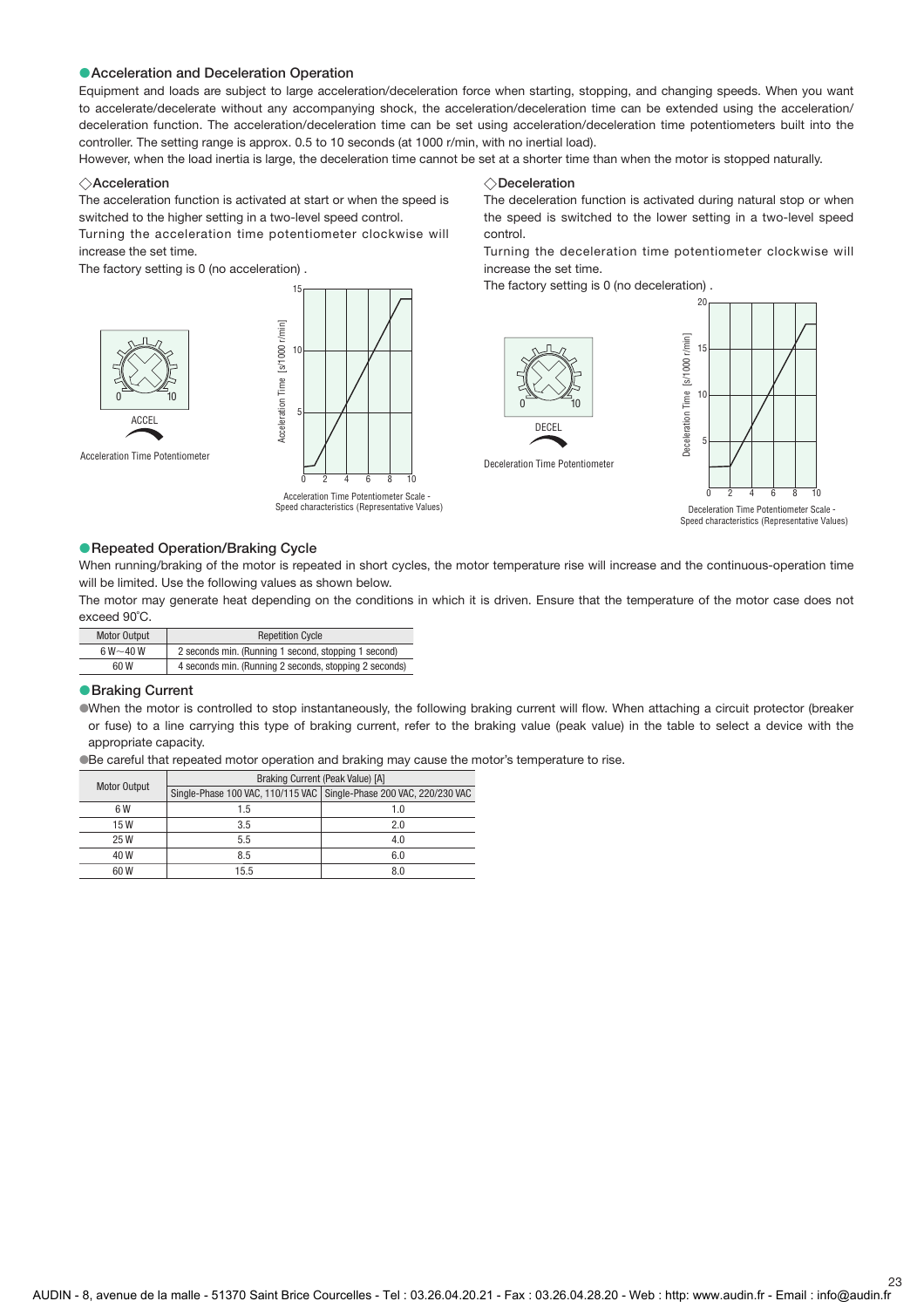# **Permissible Overhung Load and Permissible Thrust Load of Motors**

#### **Permissible Overhung Load**

|                         | Motor                        | Permissible Overhung Load N |                                |  |  |  |  |
|-------------------------|------------------------------|-----------------------------|--------------------------------|--|--|--|--|
| <b>Motor Frame Size</b> | <b>Output Shaft Diameter</b> |                             | <b>Distance from Shaft End</b> |  |  |  |  |
| $\Box$ (mm)             | $\phi$ (mm)                  | $10 \text{ mm}$             | $20$ mm                        |  |  |  |  |
| 60                      |                              | 50                          | 110                            |  |  |  |  |
| 70                      |                              | 40                          | 60                             |  |  |  |  |
| 80                      |                              | 90                          | 140                            |  |  |  |  |
| 90                      | 10                           | 140                         | 200                            |  |  |  |  |
| 90                      | ר ו                          | 240                         | 270                            |  |  |  |  |

#### **Permissible Thrust Load**

Avoid thrust loads as much as possible. If thrust load is unavoidable, keep it to half or less of the motor mass.

# **Permissible Overhung Load and Permissible Thrust Load of Gearheads**

| Model              | Gear Ratio  | Max. Permissible Torque<br>$N \cdot m$ | Permissible Overhung Load N |                      | Permissible Thrust Load |
|--------------------|-------------|----------------------------------------|-----------------------------|----------------------|-------------------------|
|                    |             |                                        | 10 mm from shaft end        | 20 mm from shaft end | N                       |
| $2$ GN $\Box$ S    | $3 - 18$    | 3                                      | 50                          | 80                   | 30                      |
|                    | $25 - 180$  |                                        | 120                         | 180                  |                         |
| $3$ GN $\Box$ S    | $3 - 18$    | 5                                      | 80                          | 120                  | 40                      |
|                    | $25 - 180$  |                                        | 150                         | 250                  |                         |
| 4GN <sub>S</sub>   | $3 - 18$    | 8                                      | 100                         | 150                  | 50                      |
|                    | $25 - 180$  |                                        | 200                         | 300                  |                         |
| $5$ GN $\square$ S | $3 - 18$    | 10                                     | 250                         | 350                  | 100                     |
|                    | $25 - 180$  |                                        | 300                         | 450                  |                         |
| 5GU <sub>KB</sub>  | $3 - 9$     | 20                                     | 400                         | 500                  |                         |
|                    | $12.5 - 18$ |                                        | 450                         | 600                  | 150                     |
|                    | $25 - 180$  |                                        | 500                         | 700                  |                         |

# **Permissible Load Inertia of Gearhead: J**

When a high load inertia (J) is connected to a gearhead, high torque is exerted instantaneously on the gearhead when starting up in frequent, discontinuous operations (or when stopped instantaneously) . Excessive impact loads can cause the gearhead or motor damage. The table below gives values for permissible load inertia on the motor shaft. Use the motor and gearhead within these parameters. The permissible load inertia (J) on the gearhead output shaft is calculated with the following equation.

The life of the gearhead when operating at the permissible inertial load with instantaneous stops of the motors with speed control motors is at least two million cycles.

#### **Permissible Load Inertia at the Gearhead Output Shaft**

| Gear Ratio $1/3 \sim 1/50$ | $J_G = J_M \times i^2$  | $J_G$ : Permissible load inertia at the motor shaft $J(\times 10^{-4} \text{kg} \cdot \text{m}^2)$ |
|----------------------------|-------------------------|----------------------------------------------------------------------------------------------------|
| Gear Ratio 1/60 or higher  | $J_G = J_M \times 2500$ | $J_M$ : Permissible load inertia at the motor shaft $J (X10^{-4} \text{kg} \cdot \text{m}^2)$      |
|                            |                         | <i>i</i> : Gear Ratio (Example: $i = 3$ means the gear ratio of 1/3)                               |

### **Permissible Load Inertia at the Motor Shaft**

| No. of Phase | Motor Frame Size  | <b>Output Power</b> | Permissible Load Inertia at the Motor Shaft<br>$J$ ( $\times$ 10 <sup>-4</sup> kg $\cdot$ m <sup>2</sup> ) |
|--------------|-------------------|---------------------|------------------------------------------------------------------------------------------------------------|
|              | $\Box 60$ mm      | 6 W                 | 0.062                                                                                                      |
|              | $\Box$ 70 mm      | 15 W                | 0.14                                                                                                       |
| Single-Phase | $\sqsupset$ 80 mm | 25 W                | 0.31                                                                                                       |
|              | $\Box$ 90 mm      | 40 W                | 0.75                                                                                                       |
|              |                   | 60 W                |                                                                                                            |

AUDIN - 8, avenue de la malle - 51370 Saint Brice Courcelles - Tel : 03.26.04.20.21 - Fax : 03.26.04.28.20 - Web : http: www.audin.fr - Email : info@audin.fr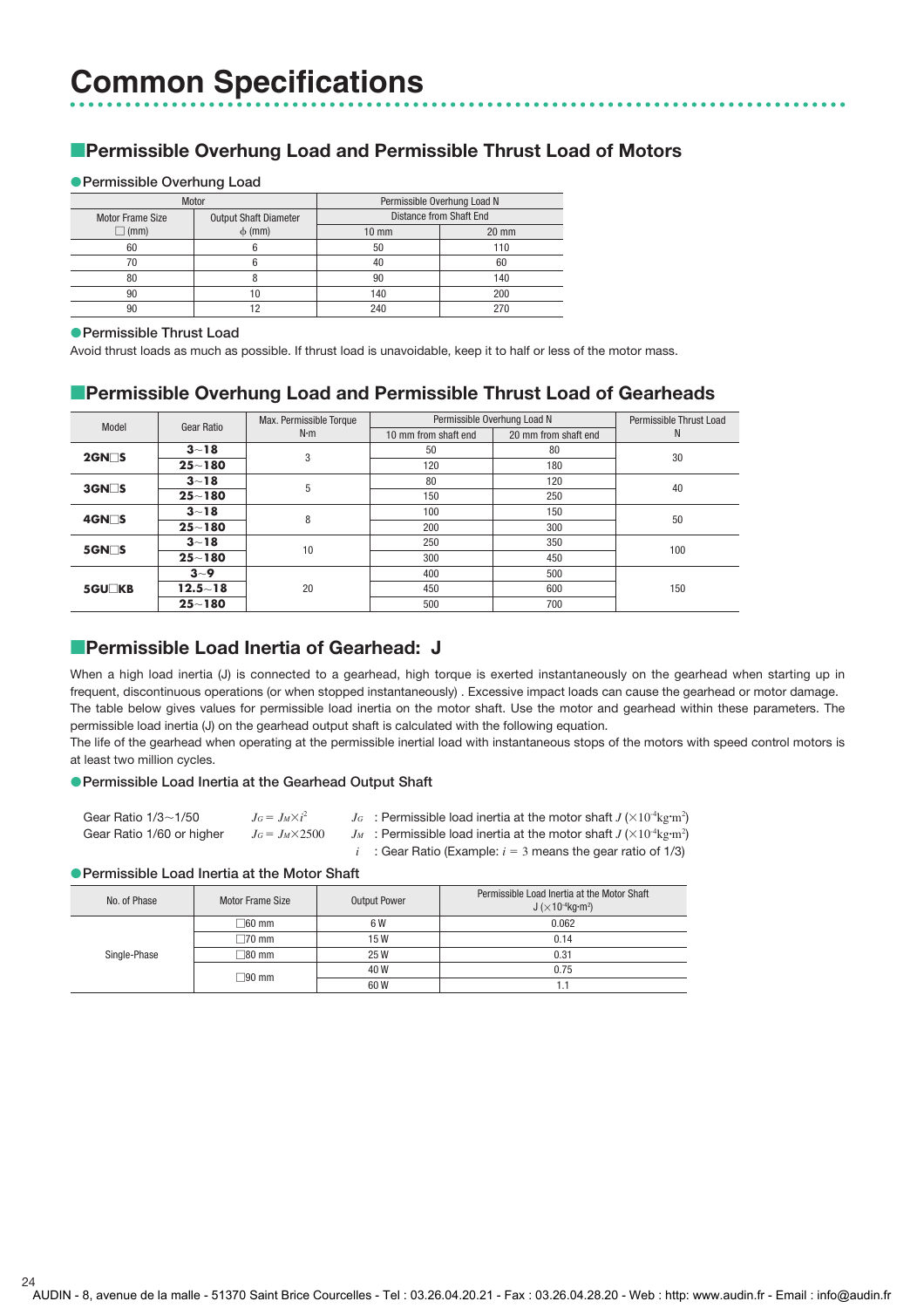# **Accessories**

# **External Speed Potentiometer**

#### **Model: PAVR-20KZ • Model: PAVR-20KZ b Dimensions** (Unit = mm)

 $(20 \text{ k}\Omega)$  1/4 W, with a linear resistance vs. angle curve)



#### **Note:**

One set of this external potentiometer is included with the **ES01**/**ES02** speed controllers. The external speed potentiometer is used for control involving multiple speed settings.

# **EMotor/Gearhead Mounting Brackets**

Mounting Brackets for attaching and securing a motor and gearhead. They are high-strength type, which can be used with high power motors/gearheads. These brackets come with tapped holes. To mount the motor and gearhead, simply fasten with the screws provided to the gearhead.



 $69.5$ 

Recommended thickness of a mounting plate is a maximum 4.5 mm.



# For motor frame size:  $\Box$  60 mm

#### **Model: SOL2M4**

Mass: 135 g Material: Aluminum Alloy

**Applicable Product 2GN** Gearhead Motor with the frame size of  $\Box$  60 mm

#### **• Dimensions (Unit = mm)**



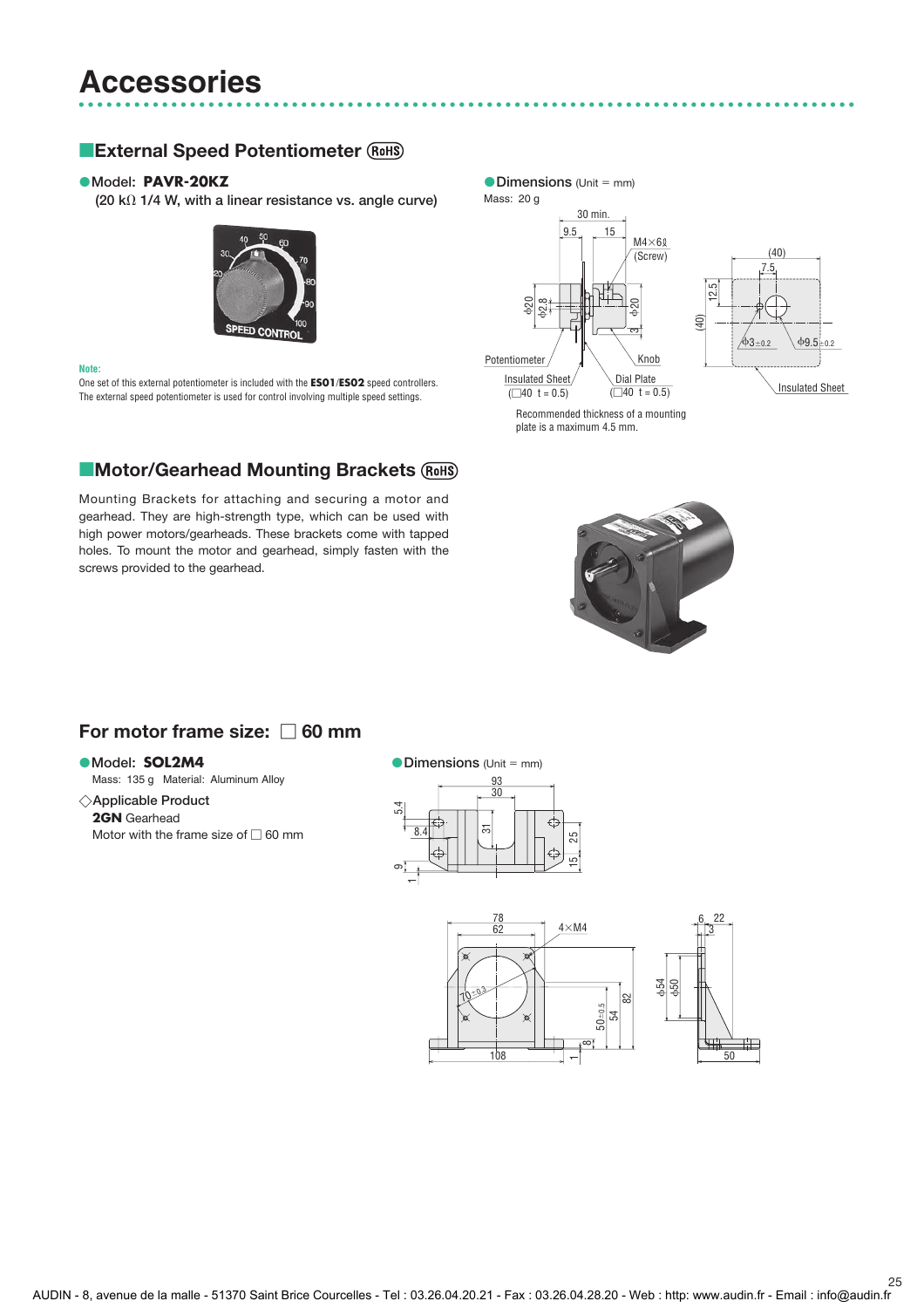# For motor frame size:  $\Box$  70 mm

#### **Model: SOL3M5**

Mass: 175 g Material: Aluminum Alloy

#### **Applicable Product**

### **SOL3M5**

**3GN** Gearhead Motor with the frame size of  $\Box$  70 mm

#### **• Dimensions (Unit = mm)**





# For motor frame size:  $\Box$  80mm

#### **Model: SOL4M5**

Mass: 210 g Material: Aluminum Alloy

- **Applicable Product**
- **SOL4M5 4GN** Gearhead Motor with the frame size of  $\Box$  80 mm







# For motor frame size:  $\Box$  90 mm

#### **Model: SOL5M6**

Mass: 270 g Material: Aluminum Alloy

#### **Applicable Product**

- **SOL5M6**
- **5GN** Gearhead **5GU** $\Box$ KB Gearhead

Motor with the frame size of  $\Box$  90 mm



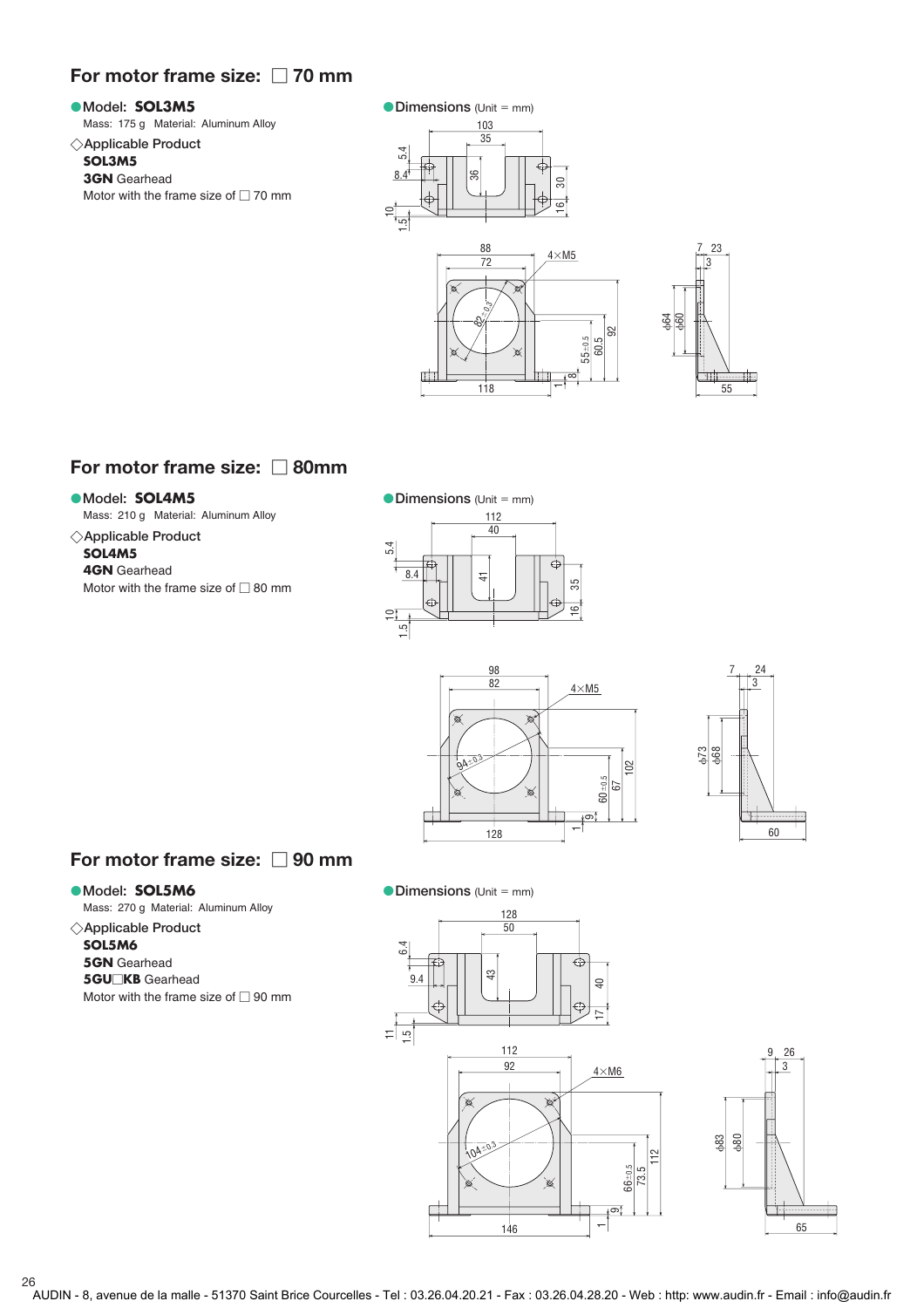# **CR Circuit for Surge Suppression**

This product is used to protect the contacts of the relay and/or switch used for controlling the reversal of direction.



# **Model: EPCR1201-2**

250 VAC (120  $\Omega$ , 0.1  $\mu$ F)



# **Flexible Couplings**

These products are the clamping type couplings to connect between the shaft of motor/gearhead and the shaft of the equipment to be connected.

Once the motor and gearhead are determined, the coupling can be selected.



#### **Features**

Couplings come with shaft holes and have standardized combinations for different diameter shaft holes.

Characteristics are the same for clockwise and counterclockwise rotation.

Oil-resistant and electrically insulated.

Aluminum alloy construction.

The shaft being driven is not damaged, since shafts are joined by clamping. Easy installation due to a separated hub and sleeve design.

| <b>Gearhead Model</b> | <b>Coupling Type</b> |
|-----------------------|----------------------|
| $2$ GN $\Box$ S       | MCL <sub>20</sub>    |
|                       | MCL30                |
| $3$ GN $\Box$ S       | MCL30                |
| 4GN□S                 | MCL30                |
|                       | MCL40                |
| $5$ GN $\Box$ S       | MCL30                |
|                       | MCL40                |
| <b>5GU</b> KB         | MCL40                |
|                       | <b>MCL55</b>         |

**∗** Type of coupling varies depending on condition of the load.